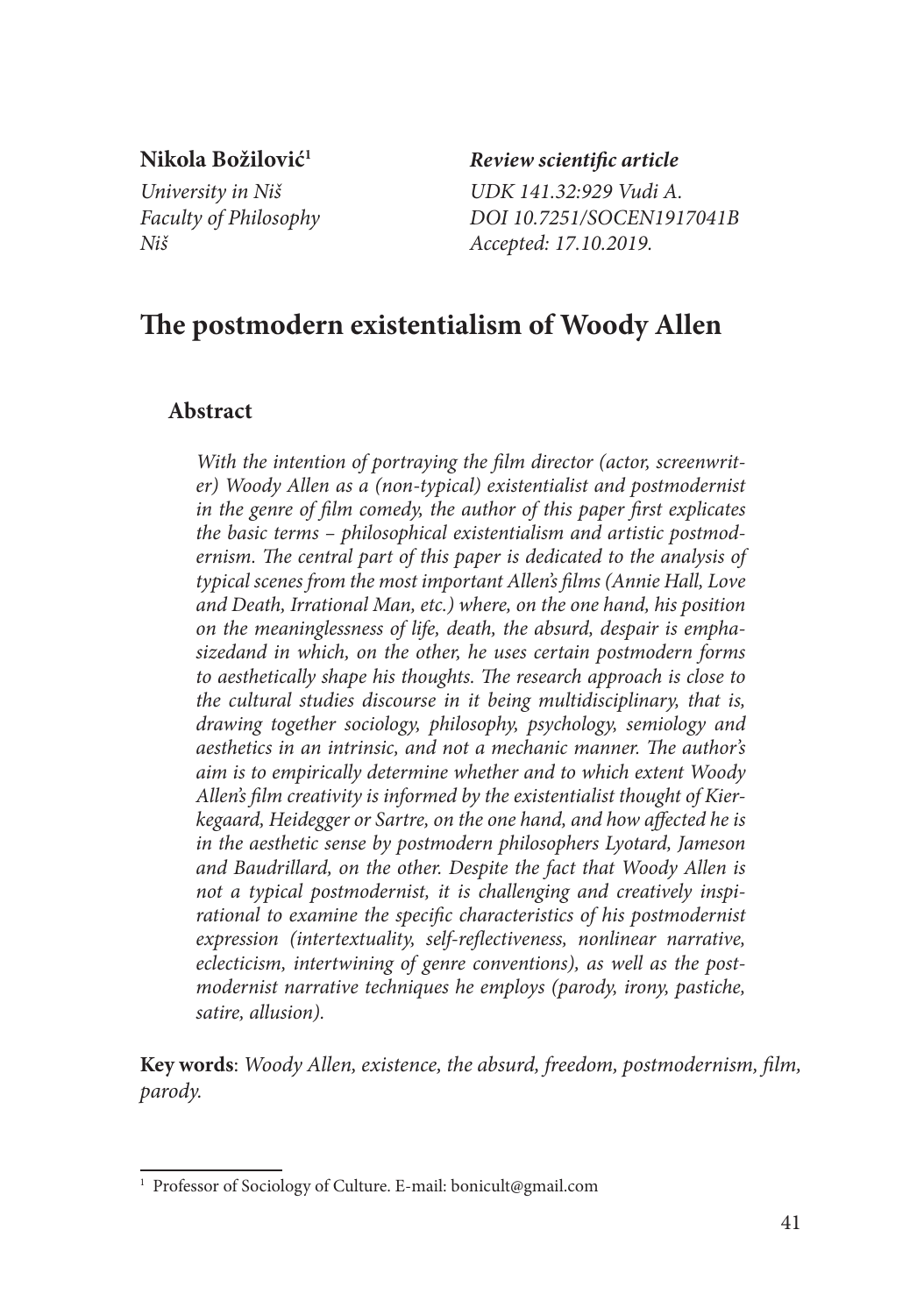#### **Introduction**

It is difficult and ungrateful to place a person's artistic creativity in certain styles or directions because such actions imply a certain hermetical and formal-aesthetic limitation of the work. It is even more difficult and ungrateful to connect an author's creativity with certain philosophical discourses because creativity (if authentic) escapes discursive interpretation. The difficulties of both are all the greater if they concern atypical creative individualists such as Woody Allen - film director, screenwriter, actor, writer, stand-up comedian, musician.2

In this work, Allen Wood will be conditionally defined as an existentialist (in the philosophical meaning of the word) and postmodernist (in the aesthetic context). Although this artist would surely oppose his placement in various files, there is the reason (and it makes sense) to treat him as a postmodern existentialist. Allen's overall creative practice, above all filmmaking, contains elements of what might be conditionally called postmodern existentialism in the field of film art. Before putting Woody Allen's films under a cultural magnifying glass, it is instructive to shed light on general concepts - first philosophical existentialism and then artistic postmodernism.

#### **Anxiety, existence and total freedom**

The emergence of existentialism as a philosophical direction is related to the world economic crisis of the 1930s, and it is evident that its dominance was contributed by the war and post-war difficulties in Europe.<sup>3</sup> The crisis of the civilian world and the realization that scientific and technological and industrial progress are no guarantee of the general well-being of humankind have given birth to the philosophy of existence as a platform in the fight for the preservation of human dignity. On the other hand, existentialists emphasize the fact that man's immediate life is strictly personal and unrepeatable and that there are no universal truths that relate to each person individually. Although existentialism as a philosophical direction is not dominant today, the social circumstances of the modern world, accompanied by constant crises, allow it to rise and actualize from time to time like Phoenix. Shaping

<sup>2</sup> Alan Steward Konigsberg, as the comedian's real name, took the pseudonym Woody Allen, after the famous jazz clarinetist Woody Herman he had loved since childhood.

<sup>&</sup>lt;sup>3</sup> Elements of existential thinking are identified in the history of philosophy in earlier periods, e.g. near St. Augustine, Pascal or Schelling. However, existentialist ideas are more consistently set in contemporary philosophy, beginning with 20th-century thinkers.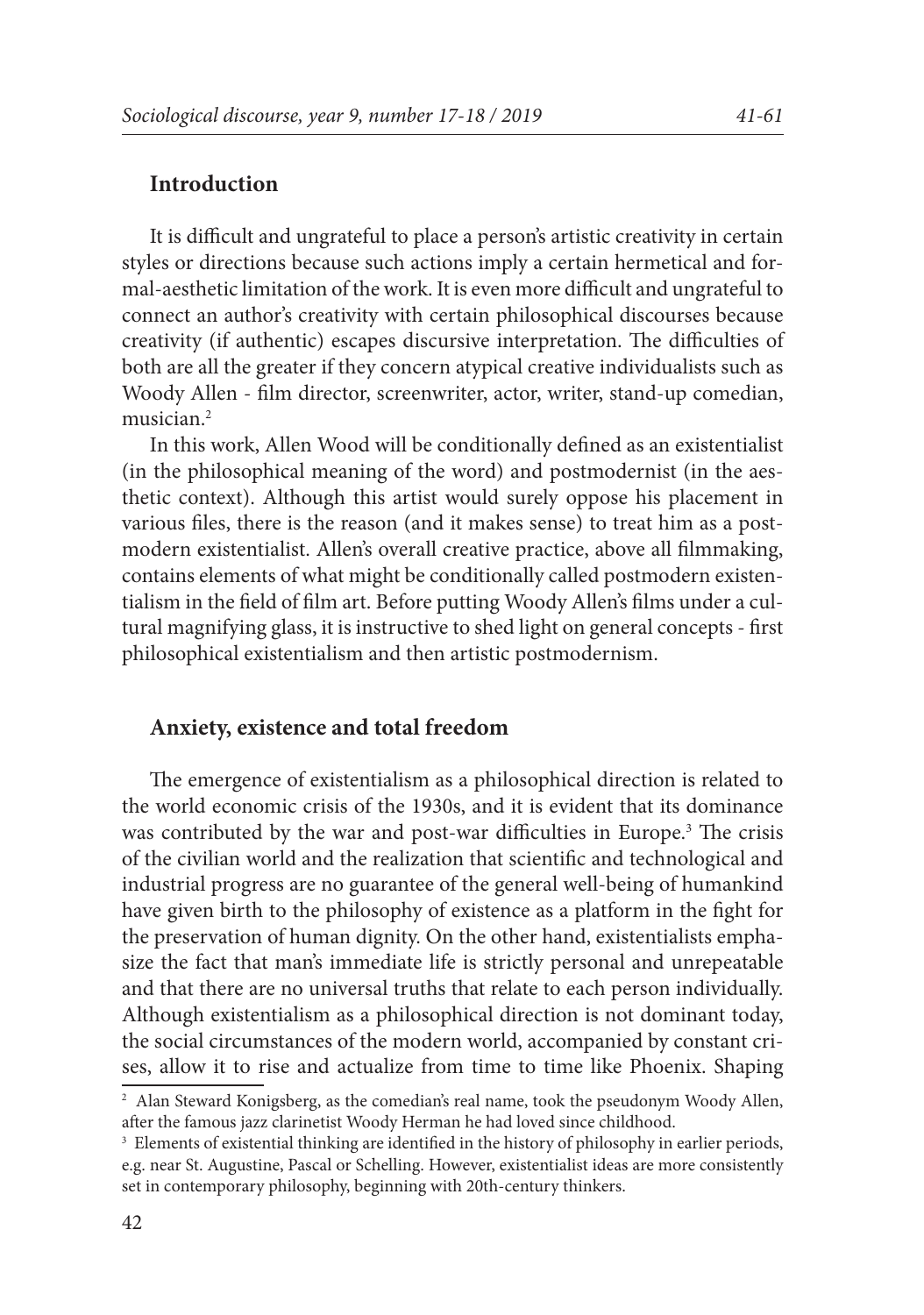the world as a global entity (followed by the information revolution, digitalization, hyper-consumer society, multimedia, and virtual culture) has not at all brought a better life for all people in the world. Moreover, there has been a dramatic polarization of people living in abundance and those unable to make ends meet. The global economy, financial capital, networking, and similar tendencies lead to a distribution of goods and resources that is not fair and proper, and so the losers of globalization become poor countries, regions, and of course, individuals. The whole situation causes widespread insecurity, fears, and suffering and raises again the questions posed by existentialists of the last century. The social circumstances lead to the fact that for human beings these issues in our millennium are even complicated by the social situation created by the turbulent economic and scientific and technological progress that serves not only the general well-being but also the social alienation, which will tell the suffocation of freedoms, managing of people and controlling their behavior.

There is nothing more important to a man than himself - this is how the general motto of existentialism might sound. Considering that the reality projected by the individual is the most important and the only truth is our subjectivity, Seren Kierkegaard opposes in his works the Hegelian conception of speculative rationalism.4 He advocates a subjective view of the world illuminated through the prism of personal suffering, and this vision moves around the categories of life, fear, death, and guilt. Believing that man finds calm by relating to the transcendent, this Danish philosopher brings theological views into existentialist philosophy.5 Karl Jaspers was also preoccupied with themes of humanism and individual freedom. Like his predecessor Kierkegaard, he incorporates a religious (Christian) tone into his philosophy with a clearly intoned ethical component. Although the said philosophers of existence (as well as those who come after them) did not build a unique and quite coherent theory, it follows from the above that, in general, the essence of human existence is total freedom, which is threatened by the opposite of temporal and eternal. The natural circumstances of life create in a person a feeling of anxiety, trepidation, despair, and loss, which causes him to find tranquility in the transcendent - in faith in God. The conception of the socalled Christian existentialism, however, does not apply to all members of this philosophical course.

Similar to Kierkegaard, Martin Heidegger defines a man as "being to death," and dying as solely "my dying" which is elevated to a higher degree

<sup>4</sup> Essential in human existence, Kierkegaard believes, is that "he and all human race participate in the individual and the individual throughout the race" (See: Seren Kierkegaard, *The Concept of Anxiety*, Belgrade: Serbian Literary Cooperative, 1970. 25).

<sup>5</sup> Søren Kierkegaard, *Disease to Death*, Belgrade: Ideas, 1974.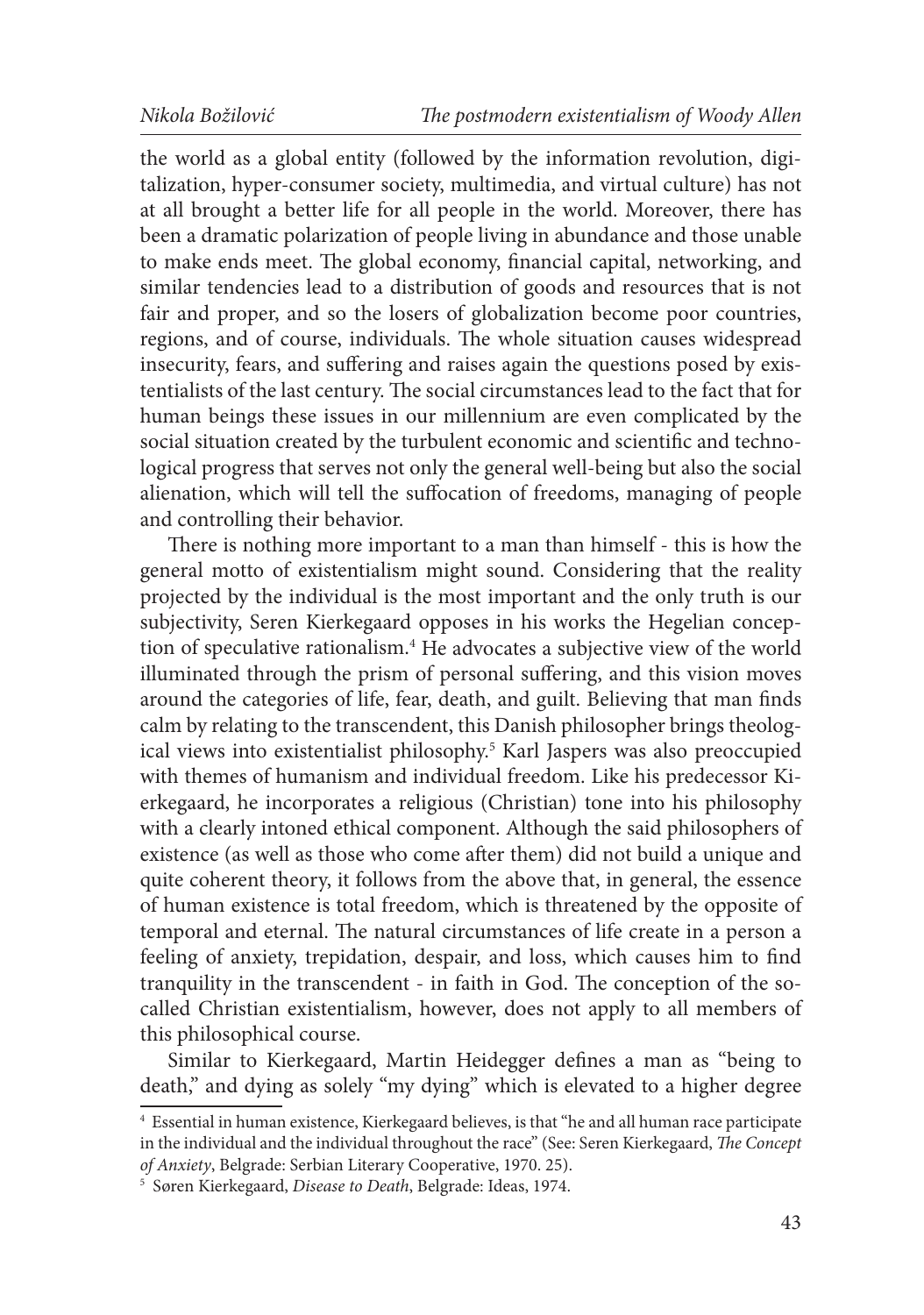at which death is treated as a constantly occurring "case."6 Without delving deeper into the ontology of existentialist approaches, we will look at those ideas that lead us directly to our topic. These ideas relate to art and were presented precisely by Heidegger, according to which, unlike science and technology, true history plays out in philosophical thinking and in "real" art.7 In connection with the phenomenon of death, the knowledge that other people are dying also leads one to the resignation that renders it null and void. Man, therefore, reduces reality to illusion, which leads Heidegger to the idea that artistic illusion becomes a true reality. We will see that despair and dismay (terms so characteristic of existentialists) are significantly present in almost

all Woody Allen films, precisely because of the awareness that death is certain

and inevitable. One feels the absurdity and meaninglessness of one's own existence as "anxiety", which is why he is resigned and considers his life in vain. Because science has no answer to existential questions, some existentialists (Jaspers, Heidegger), to put it mildly, have been adamant about the value of science. Kierkegaard had already warned that because of knowledge, existence was forgotten, and the preference for existence over knowledge would be even more clearly explained in Jean-Paul Sartre's theory. He was and remains the most famous and widely read existentialist of the twentieth century. His work Being and Nothingness is dedicated to considering a human life that makes no sense. The author writes about a man's individual consciousness, which is an empty being or nothingness.8 However, man as a conscious being can influence the given course of events and give meaning to things. It should be noted that Sartre's ontology of existential freedom is based on the distinction between being (which is outside of man) and the existence inherent in man. This is where the key to understanding the importance of art lies. Namely, the embodiment of a being in a work of art has an irresistible charm for a human being because in real life he cannot reach the being.<sup>9</sup>

According to this French humanist philosopher, there are two types of existentialists. One he calls Christian existentialists and the other (including himself) atheist existentialists.<sup>10</sup> The common message for both groups is that existence precedes of the essence. This rule is not endorsed by any God, but only by a man who represents what he does of himself.<sup>11</sup> Although existen-

44

<sup>6</sup> Martin Heidegger*, Being and Time*, Belgrade: Službeni glasnik, 2007. str. 299.

<sup>7</sup> Milan Damnjanović, "Philosophy of Existence", in: *Contemporary Philosophy*, ed. A. Stojković, Belgrade: "Work", 1970. 190.

<sup>8</sup> Jean-Paul Sartre, *Being and Nothingness*, Belgrade: Nolit, 1981.

<sup>9</sup> Mirko Zurovac, *Art as Truth and the Lie of Being,* Novi Sad: Matica Srpska, 1986. p. 170.

<sup>&</sup>lt;sup>10</sup> According to his conceptual preoccupations, Woody Allen is closest to the type of atheist existentialists

<sup>11</sup> Jean-Paul Sartre, *Existentialism is a Humanism*, Sarajevo: Veselin Masleša, 1964. pp. 10–11.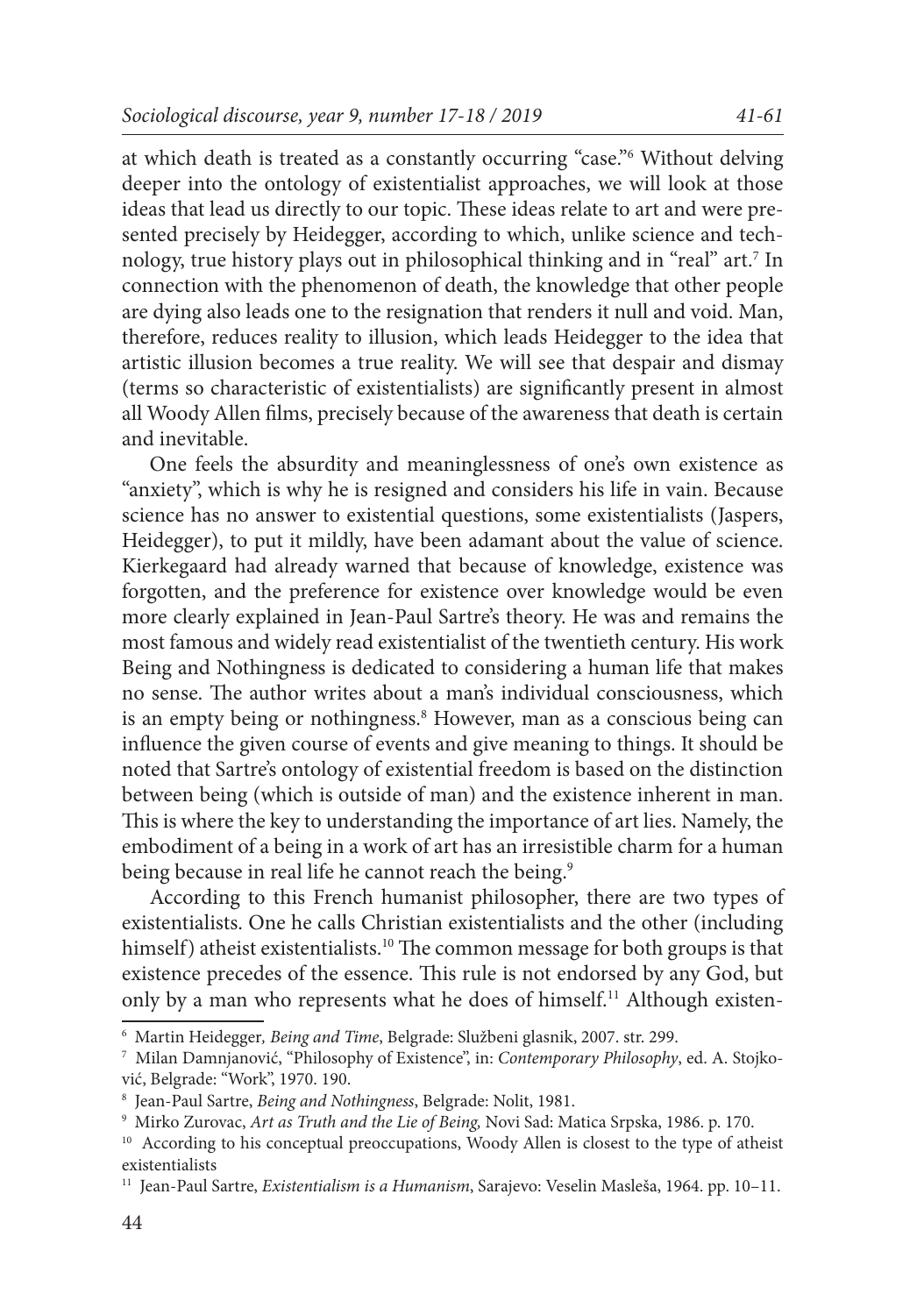tialists bind attributes to men such as anxiety, abandonment, and despair, according to Sartre, man is condemned to be free. Man is freedom because he is "responsible for everything he does".12 The philosophical ideas mentioned can also be found in Sartre's novels, and dramas. Thus, in the novel, Nausea, he writes about the absurdity of life and about the world as a "great senseless being." In doing so, he criticizes hypocritical babbitts and various opportunists who flee all responsibility for their non-involvement. According to Sartre, despair at the meaninglessness of life can only be justified by trying to give meaning to that life, and this is achieved through free choice and acceptance of full responsibility for one's choice.

Every writer and artist deals with, in a way, existential issues. The most prominent existentialists in literature are Dostoyevsky, Kafka, Beckett, and Camus. The last three of them have established the theory of the absurd, thus affirming the aesthetic rule that any authentic work of art is absurd because it is impenetrable, unpredictable, interpretable but not explainable.<sup>13</sup> Exploring human nature, Fyodor Dostoyevsky came to know the very roots of inhumanity, and by revealing the abysses of evil not only in society but even more so in the individual, he carried out an "immanent critique of individual inhumanity."14 When it comes to the literary opus of Franz Kafka, Arnold Hauser considers that the main feature of Kafka's works is contained in a life-feeling of existentialism that goes far beyond the philosophical teaching of that direction. What is existentialist in Kafka's portrayal of human life is pessimism, hopelessness, and fear. It is not about understanding the vanity of any particular hope, but that there are absurdity, meaninglessness, and hopelessness of all hopes. There is something more typical of this writer that applies to all existentialists: despite the stereotypically of certain problems in Kafka's works, he always remains on a case by case basis and does not attempt to construct a general notion of man and human life. Beckett is even more radical because there is an absolute *nihil*, the irrelevance of alternatives, in short - an "absurd formulation of the absurd."15 His work is dominated by reconciliation with the absurd, advocating absolute passivity, which, combined with the absence of any sense, leads to a triumphant pursuit of nothingness.<sup>16</sup>

Alberto Camus's work, including short stories and novels, confirms the existence of *homo absurdus*. Such a man is also assumed in Shakespeare's characters and in some ways "completed" in Camus's hopeless "stranger", a man he

<sup>12</sup> Ibidem, p. 17.

<sup>13</sup> Arnold Hauser*, Sociology of Art* 2, Zagreb: Školska knjiga, 1986. p. 240.

<sup>14</sup> Milan Rankovic, *Dostoevsky's Literary Creation*, Belgrade: Vedes, 2001. p. 193.

<sup>&</sup>lt;sup>15</sup> Arnold Hauser, op. cit., 236.

<sup>16</sup> Milan Ranković, *Genral Sociology of art*, Beograd: Zavod za udžbenike i nastavna sredstva, 1996. 307.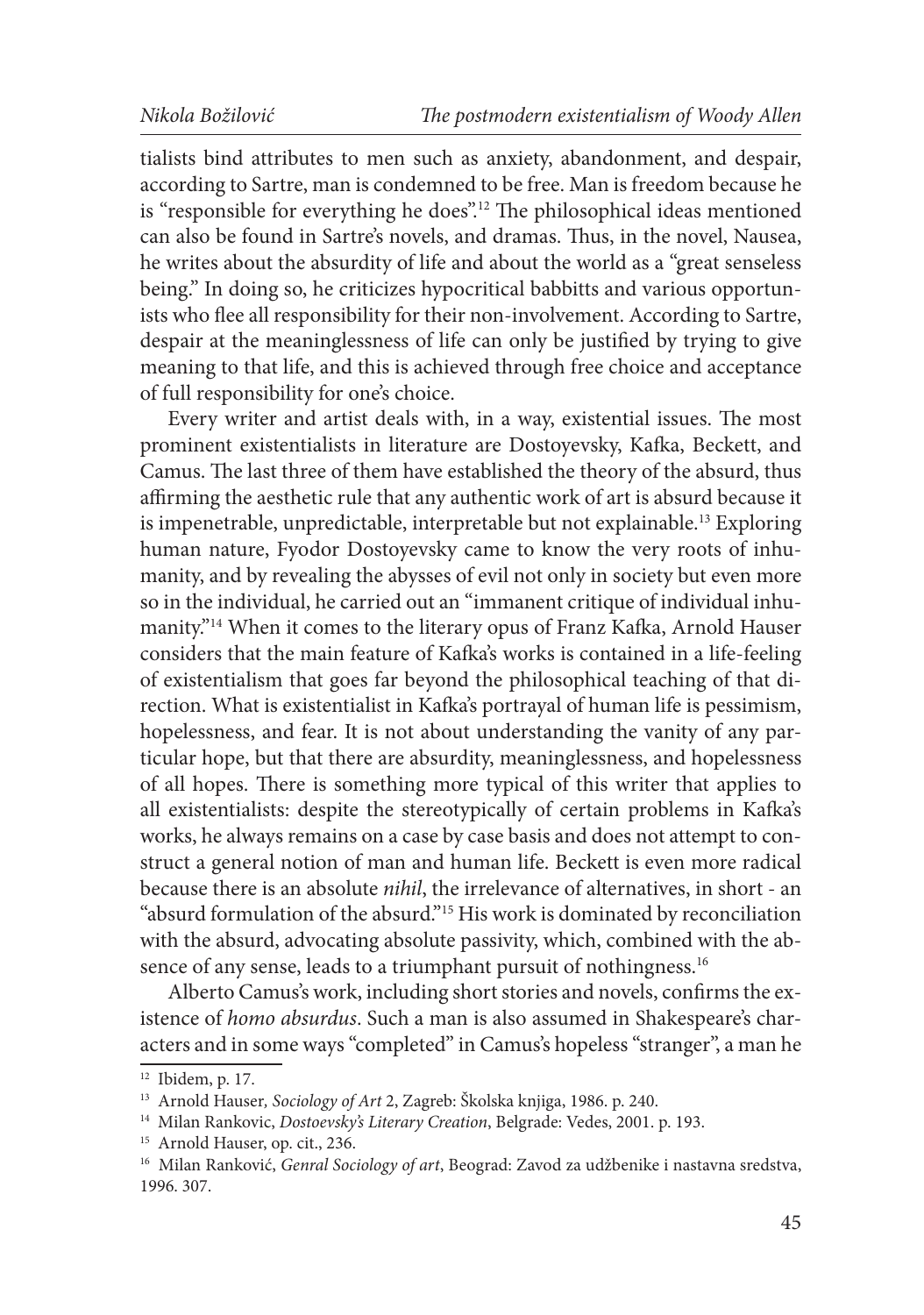was expelled from society. His stranger is a once-alienated rebel who stands up against all social conventions. He is neither good nor evil, neither moral nor immoral, but simply absurd. Here, in the best sense, the ideas that form the core of existentialist teaching are validated, which relate to the meaninglessness and impermanence of existence, to the deterioration, worthlessness, and imperfection of human existence. We also find an absurd man in Woody Allen's films, which combine concepts that are at first glance exclusive, such as "existential absurdity" and "postmodern absurdity." The first kind of absurdity is characterized by individual human pain, nausea and the drama of absent sense, while the second shows the absence of real pain since the subject of postmodern absurdity is part of the collective ecstasy of spectacle projected by the media.<sup>17</sup>

Film art is best as a mass medium in which the views taken by existentialists can be summarized. The film is the most influential art because it can "persuade" audiences to think seriously about the life and meaning of human existence. Here, besides existentialist ones, we also address the postmodern aspects of Woody Allen's work. Therefore, it is necessary to remind ourselves of the main features of postmodernism in popular culture, and especially in film art.

# **Popular Art - Postmodern Film**

Postmodern creative practice<sup>18</sup> has played a significant role in erasing the boundaries between popular and so-called high art. Recall that in the age of modernism, the difference between the popular (as gullible, likable and entertaining) and the high in the art (as original and unrepeatable) still existed. It was not abolished by any decree and at once, but its threads thinned out over time so that with the preponderance of the postmodern they would simply be completely destroyed. Artistic times are dominated by cultural forms based on fashion, nostalgia, pastiche, and kitsch<sup>19</sup>, and when all these add

<sup>17</sup> Miško Šuvaković, *Postmoderna*, Beograd: Narodna knjiga, 1995. 11.

<sup>&</sup>lt;sup>18</sup> Although postmodern art marked a definitive break with earlier aesthetic principles, it is thought that it is, in a sense, a continuation of modernity. According to some prominent representatives of the postmodernist theory of society, postmodernism builds on the overall legacy of modernity, marking a definite collapse of the meta-narrative (Jean-Francois Lyotard, *Postmodern Situation*, 2005). In this sense, instead of the term postmodernism Zygmunt Bauman uses the term "fluid modernism" (Zigmunt Bauman, *Fluid Life,* 2009), Anthony Giddens refers to a radicalized, late, high mature or advanced modernity (Anthony Giddens, *Consequences of Modernity*, 1998), while Frederick Jameson uses the term "high modernism" (Frederick Jameson, *The End of Art or The End of History*, 2015).

<sup>19</sup> David Harvey, *The Condition of Postmodernity*, Oxford: Basil Blackwell, 1989. 348.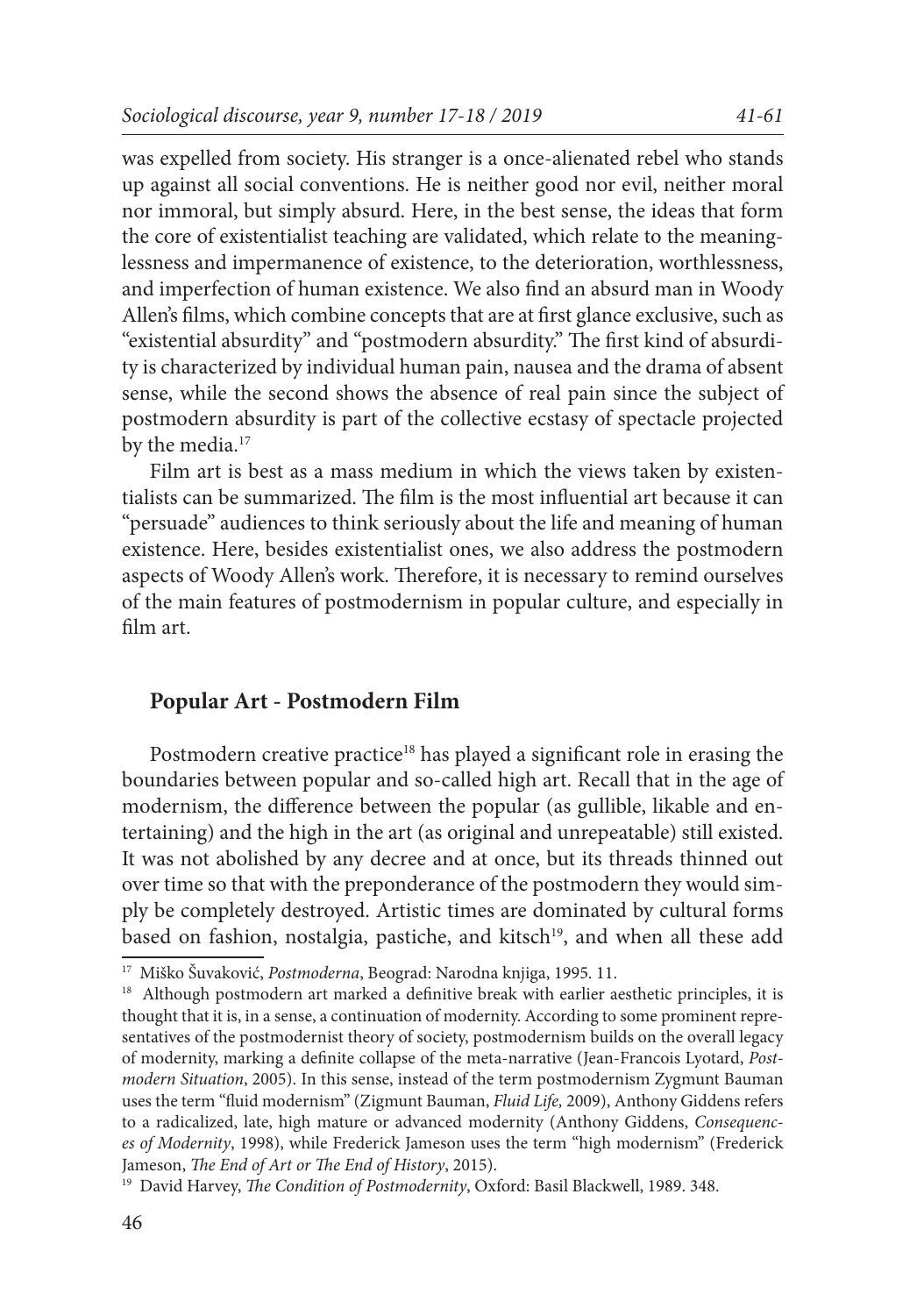to the familiar postmodern tendencies, such as intertextuality, self-reflexivity, quotation, eclecticism, irony, parody, non-linear presentation of events, openness of the end, and "death" of the author, then we are dealing with postmodernism in the true sense of the word.

Postmodernism is the art of postmodern culture. In relation to modernism and its avant-garde, he was a new, modern avant-gardism. In the spirit of current terminology, it could be called pos-avant-garde or neo-avant-garde and is known to have abandoned the guiding principles of modernist movements, such as Surrealism, Dadaism, Futurism, and abstract expressionism.20 With the introduction of postmodern principles in the creation of works of art, the illusion of changing the world through art has been shattered and a different attitude towards the past has been broken in the sense that it is no longer being rejected. Finally, postmodernists accept the mass media not as evil but as a reality that strongly influences the formation of reality, and consequently, popular culture and mass media in the postmodern world become the only reference frames for the construction of collective and personal identities.<sup>21</sup>

By abolishing the discriminatory hierarchy of cultural forms, film, popular music, industrial design, videos, comics, posters and various forms of popular entertainment stand alongside those arts that until then were untouchable to all people because they were intended only for the upper classes of society. In the contemporary virtual world of media performances, the individual is, for the first time in history, brought to a state of a complete change in the perception of space and time and blurring the difference between reality and media content.22 The point is, writes David Harvey, that today's aesthetics triumph over ethics and images dominate over narratives.<sup>23</sup> On the same track is Dominic Strinati, who concludes that "design ideology" in popular culture dictates that style takes precedence over content. In such circumstances, it is increasingly difficult to differentiate between art and popular culture because seriousness, authenticity, realism, intellectual depth and strong narra-

<sup>&</sup>lt;sup>20</sup> The term postmodern has been a feature of some theorists since 1870. However, it is not until the late 1950s and 1960s that we can see the beginnings of what is now understood as postmodernism. Postmodernists attack the official status of modernism, which, according to them, has lost its subversive power, it will say the capacity for shock and harassment. Accordingly, it is a direction that represents a populist attack on the elitism of modernism (John Storey, *Cultural Theory and Popular Culture*, 2012. p. 183).

<sup>&</sup>lt;sup>21</sup> Dominic Strinati, *An Introduction to Theories of Popular Culture*, London and New York: Routledge, 2004. p. 227.

<sup>22</sup> Ljubomir Maširević, *Postmoderna teorija i film na primeru kinematografije Kventina Tarantina*, Beograd: Čigoja štampa, Institut za sociološka istraživanja Filozofskog fakulteta u Beogradu, 2011. 116.

<sup>23</sup> David Harvey, op. cit., 328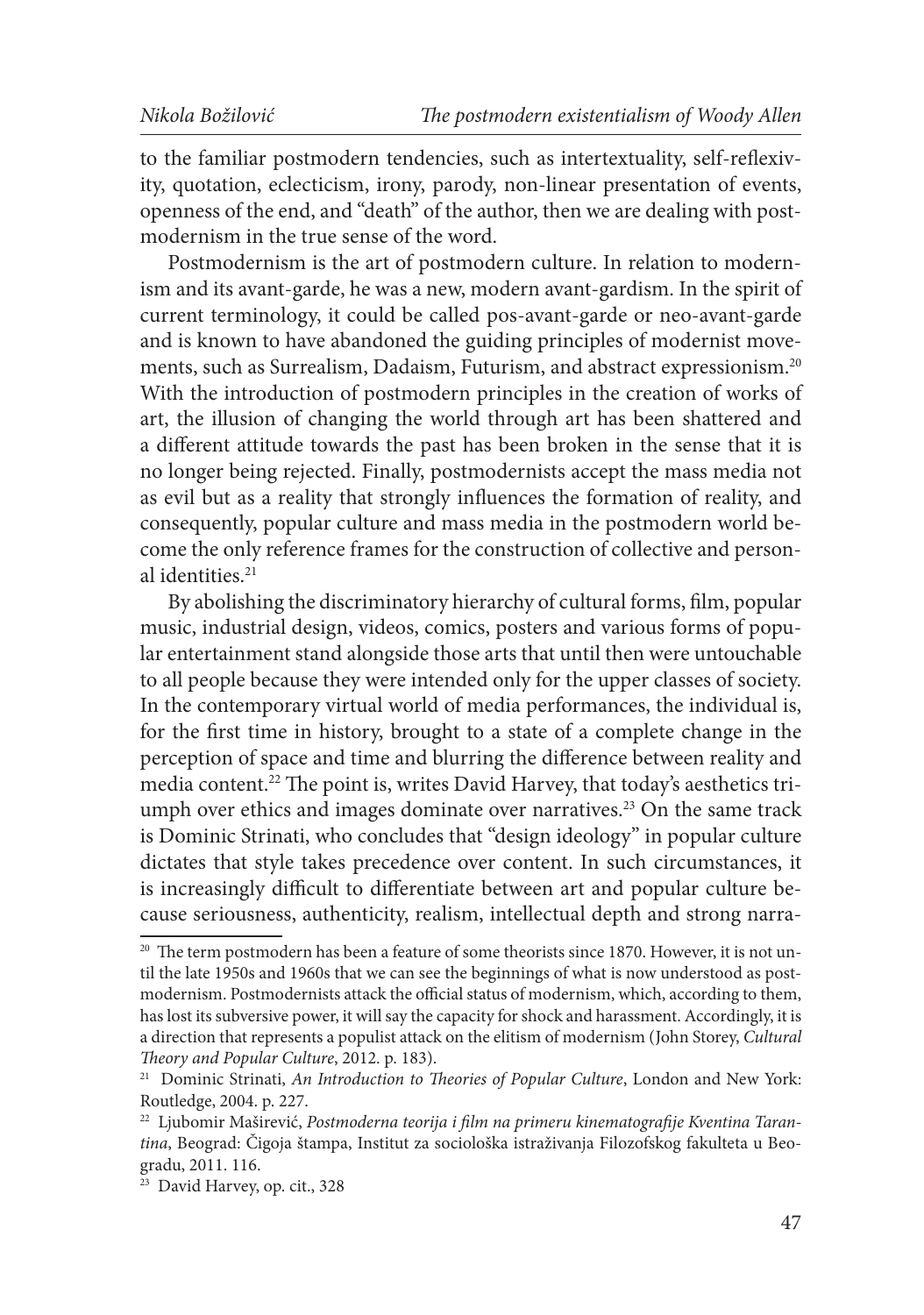tives expose the danger of being disturbed. Furthermore, computer graphics of virtual reality can enable people to indirectly gain experience of different forms of reality, where surface simulations take the place of real events.<sup>24</sup> To put it mildly, there seems to be no greater creative challenge for postmodern enthusiasts in any art than in the film.

Postmodernism on film is a heterogeneous field of expression that is largely reflected in the recycling of already existing influences. Postmodernism opposes any definition because it is not possible to find a reference point where every postmodern film project would meet. In other words, it is difficult to pinpoint the beginnings of postmodern cinema. Although some clues to the postmodern approach may be evident in the American noir genre or the "French New Wave",<sup>25</sup> such claims seem exaggerated. According to Jameson, the first clearer tendencies of postmodern cinema could only be located in the early 1970s, primarily in nostalgia or retro films, such as Lukas's *American Graffiti* in 1973 and Copola's *Rumble Fish* in 1983. Similar opinions have are Bogs and Pollard, according to their view noir traditions in the 1940s and 1950s combine elements of the modern and the postmodern, but it is still far from the postmodern shift that took shape during the 1970s.<sup>26</sup> Dominic Strinati looks for specific elements that characterize postmodern artistic expression. He finds that clues in works that emphasize style, spectacle, special effects and images, all to the detriment of content, character, substance, narrative and social commentary, ie. reflections of social reality. He cites Scott's *Blade Runner*, Zemeckis's *Back to the Future*, Gilliam's *Brazil* and Lynch's *Blue Velvet* as examples. These films add to the confusion in the perception of time and space, creating the illusion that we are in the past, present and future at the same time. Strinati, as a sociologist of culture, counts postmodern films as nostalgia films and genre-mixed works, such as the cartoon and detective *Who Framed Roger Rabbit*?27 The paradigmatic personality of postmodern cinema is Quentin Tarantino with his entire cinematic oeuvre, in which he is fully consistent with features relating to postmodern artistic procedure from *Reservoir Dogs* (1992) and *Pulp Fiction* (1994) to *Django Unchained* (2012) and *The Hateful Eight* (2015). It can be noted that postmodern films

<sup>24</sup> Dominic Strinati, op. cit., 213.

<sup>&</sup>lt;sup>25</sup> It must be admitted that there is some influence of prominent representatives of the French New Wave on postmodern filmmakers, including Woody Allen. This influence is primarily evident in a number of technical features, of which, in addition to shooting with the camera "out of hand," the most important is that of a dynamic, uneven, elliptical style of montage with a large percentage of montage jumps within scenes. New aesthetic conventions are at the service of destroying the spiritual and temporal continuity that the viewer should accept when watching a movie (David Cook, *History of Film II*, Belgrade: Clio, 2007, pp.182–183).

<sup>26</sup> Ljubomir Maširević, op. cit., 209–210.

<sup>27</sup> Dominic Strinati, op. cit., 217–218.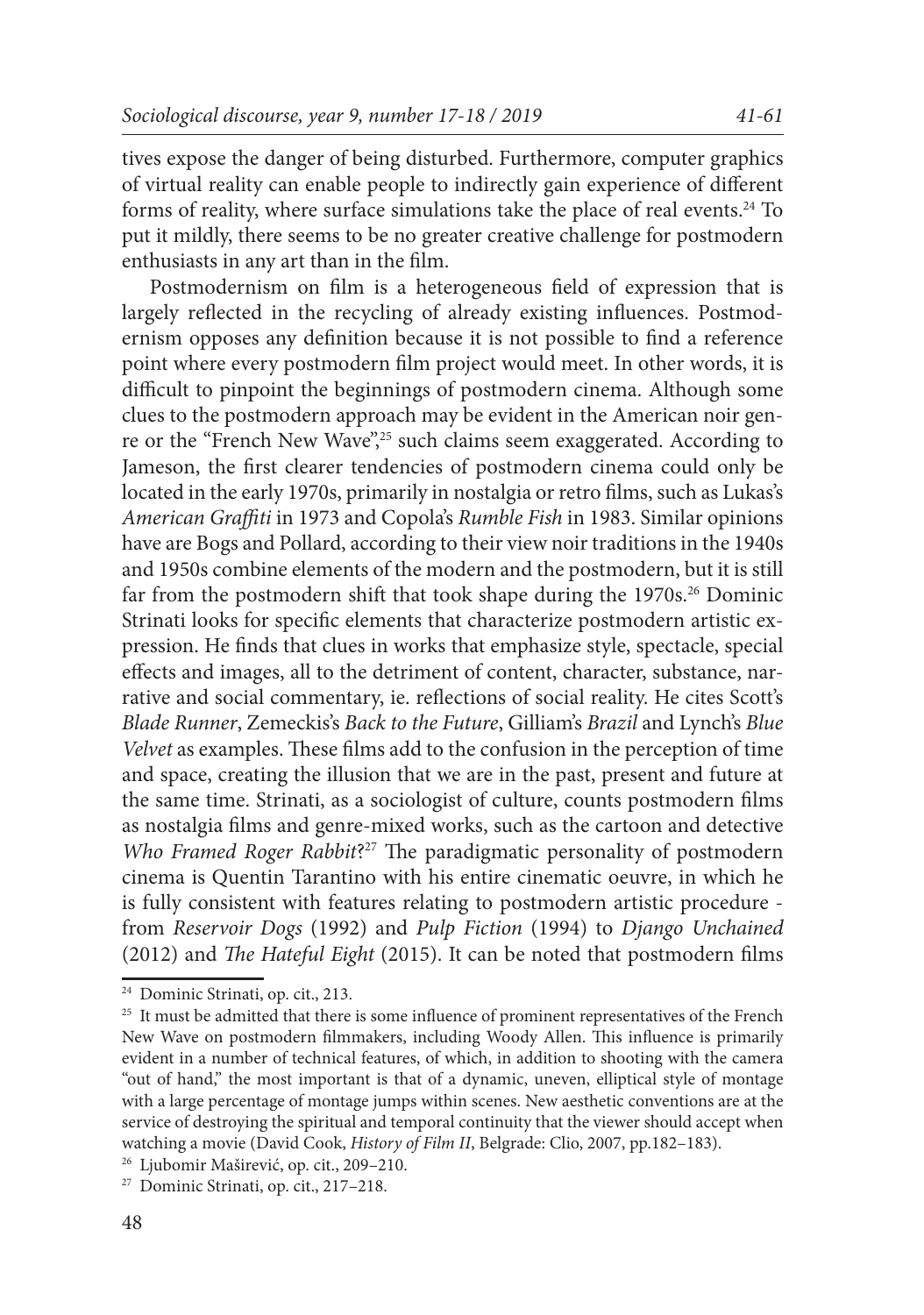are mostly thrillers, though there are other film types, such as comedy, which (including irony, parody and sarcasm) are present in almost every other genre. Woody Allen is unsurpassed in the subspecies of postmodern comedy although, from a purely postmodern point of view, it is inconsistent. It is always autonomous, which will undermine all the rules of cinematic aesthetics, including those associated with postmodernism.

# Postmodern Woody or "I just love myself"<sup>28</sup>

To treat Woody Allen as a film existentialist necessarily involves bringing him into a relationship with other existentialist artists, above all in the field of film comedy. There are numerous associations, but the comparison still focuses on one name and one personality - Charlie Chaplin. These are two top creators. What do they have in common, and how do they differ when considering the existential questions of man in their works?

Chaplin and Allen are, aesthetically speaking, two completely different artists in the field of film comedy. They belonged to different generations and stages in the development of the film genre, and differed in their understanding of the general goals of their work - the first wanted to change and humanize the world, and the second considered life and the world absurd in their transience, and accordingly, though it made no sense to make any effort to change it - just enough to satisfy his egoistic impulses. So, for Charlie alias Charlie, life makes sense and, despite the misery of its own existence, it is worth pursuing that meaning. Although his comedy was based on allusion,<sup>29</sup> it would be said that there is an excess of illusion, exaggerated romanticism, and abstract humanism. Woody's approach is the opposite - human life is absurd, meaningless even when you seem to be fulfilled in some elements as human. The characters in his films, as well as in Dostoyevsky's novels, are subject to existential and moral crises $30$ , and there are a plethora of choices before the central character, as Sartre used to say.

<sup>&</sup>lt;sup>28</sup> This is the hit name of the Croatian rock band Psihomodo pop, in which the words are written in the spirit of pure existential solipsism: I love only myself / my only self / I love only myself / my beautiful self.

<sup>29</sup> Dejvid Robinson, *Velikani smeha* (*The Greats of Laughter)*, Beograd: Institut za film, 1975. 38; Mihailo Vidaković, *Komično u filmu* (*Comic in Film),* Beograd: Institut za film, 1995. 241.

<sup>&</sup>lt;sup>30</sup> Zachary T. Ingle, "A full meal with a vitamin pill and extra wheatgerm": Woody Allen, Dostoevsky, and Existential Morality, u: K. S. Szlezák et al. (eds.), *Referentiality and the Films of Woody Allen*, 2015.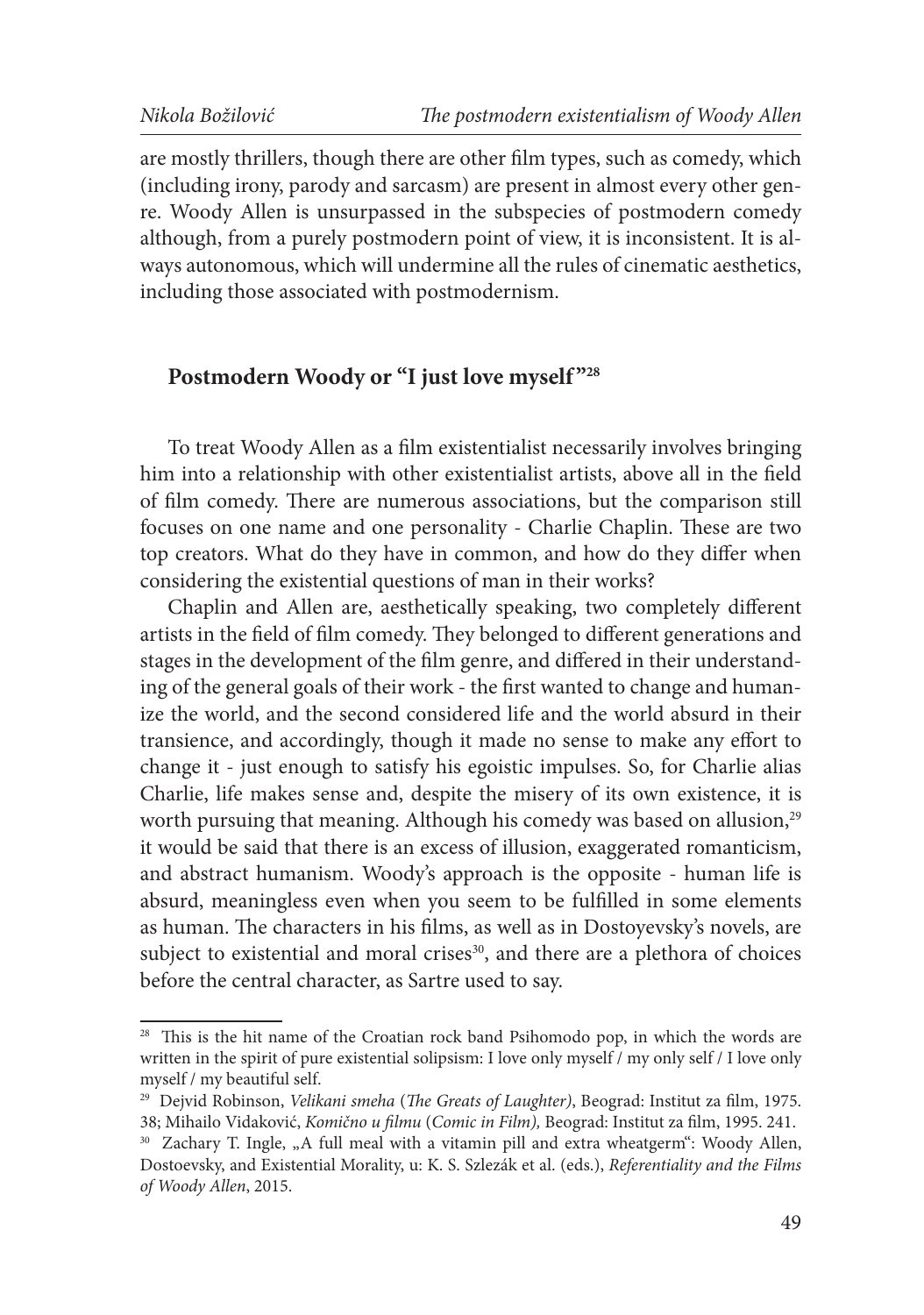Chaplin's worldview is the view of one typified individual<sup>31</sup> - the so-called. a small man, a marginal, a vagabond, a poor man, a clumsy and unhappy bungler, a miserable optimist who sets himself the goal of climbing the ladder from the bottom of the social ladder and taking the place of some rich, happy and fulfilled man. In the case of Allen, things are reversed. He does not build the universal type of man according to his character, though his characters carry a lot of autobiographical elements.<sup>32</sup> It is mainly about urban intellectuals who are confronted with the absurdity of life, which is why they are in a constant misunderstanding with the conventions of contemporary society. The questions raised by Woody Allen are philosophically intoned, complex and layered, such as those posed by Shakespeare, Dostoyevsky or Schopenhauer. He parodies their sublimity by giving them a humorous note and exposing them to ridicule. Unlike Charles proletarian, Woody's characters speak the language of middle or upper-middle-class members. In his artistic expression, Woody Allen is neo-avant-garde, postmodern and unconventional. This virtuous filmmaker is persevering and consistent in his understanding of art, though fully aware that the kind of intellectual and non-commercial humor he markets is quite airtight and will never have a mass audience.

If we consider Chaplin and Allen's creativity from the point of view of existentialism, we will see that there are some similarities<sup>33</sup> and significant differences in their understanding of the meaning of life. While Chaplin is predominantly focused on anthropology issues because it raises those life themes that represent the "fruits of primordial anthropological universality,"34 Allen delves into the realm of the philosophy of existence and psychology, thinking that life is meaningless, that man's personal problems are unsolvable and cannot be transposed to others people. Chaplin is optimistic because as a "beggar with social aspirations," as Jan Mukarzowski calls him, he believes he can repair society. Woody Allen is an irreparable pessimist, and does not seek to correct society, but seeks to satisfy personal needs in such a society. When it comes to their "films of existence", two parts stand out where

<sup>&</sup>lt;sup>31</sup> Chaplin adhered to the tried-and-true rule of classic comedy, which required her interpreters to create a distinctive character that would already look funny and not change from film to film (Vladimir Petrić, *Razvoj filmskih vrsta*, -*Development of Film Species,* 1970. 76).

<sup>&</sup>lt;sup>32</sup> Woody Allen is not unique in this. Many creators, writers or directors, are known to incorporate individual components of their personality into the characters of their own works, appearing both as authors and as prototypes of their characters (Milan Rankovic, op. Cit., 2001 61).

<sup>&</sup>lt;sup>33</sup> In their real lives, they both showed affection for girls much younger than them, and it is no coincidence that they made love and even marital relationships with their film partners. But these are elements beyond art and are not directly related to their creative work.

<sup>34</sup> Edgar Moren, *Film ili čovek iz mašte* (*Film or man from imagination*), Beograd: Institut za film, 1967. 149.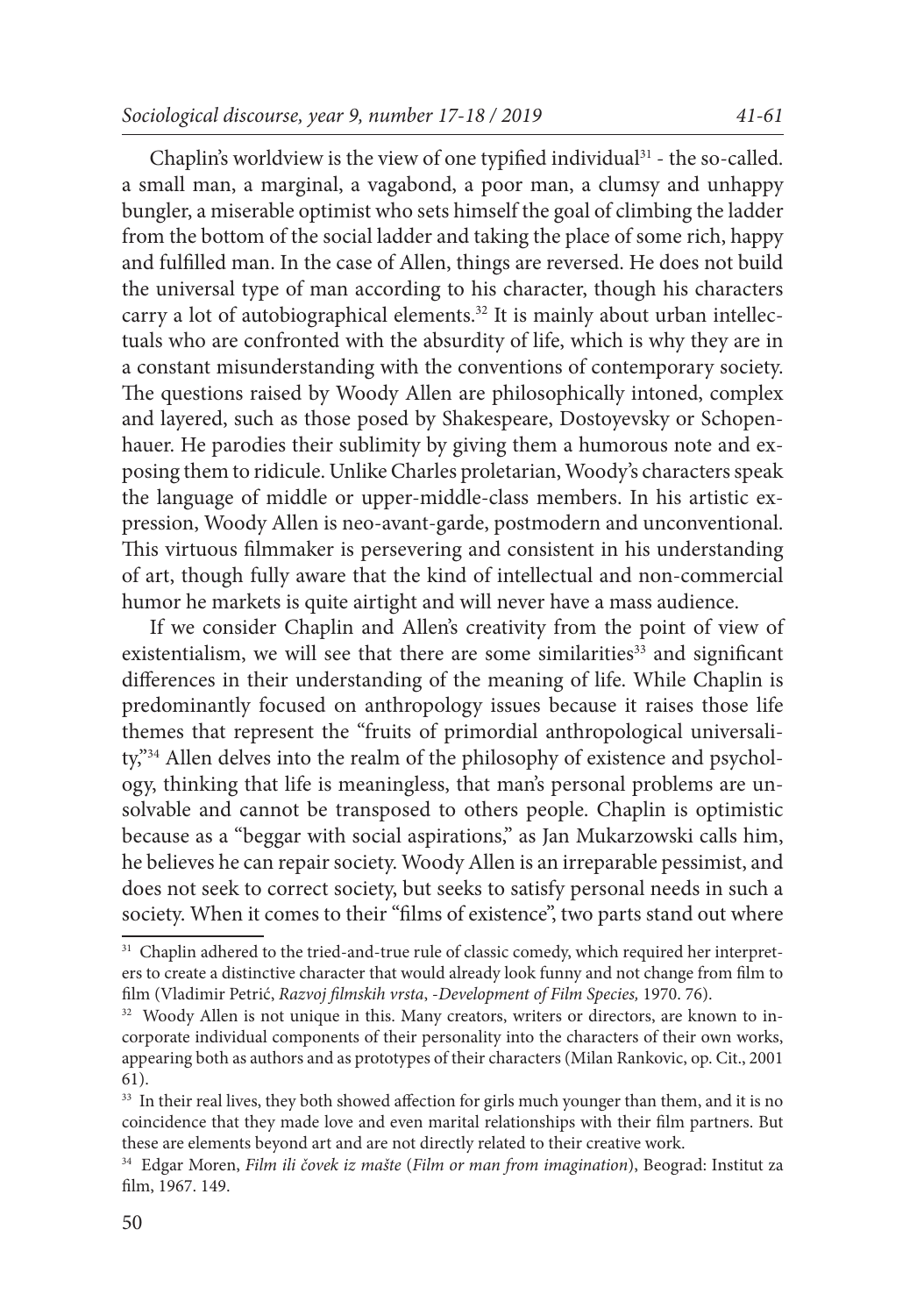common reference points can be found. They are Chaplin's film *Monsieur Verdoux* (1947) and Allen's *Irrational Man* (2015). Both films are a quirky mix of drama, crime and black comedy, featuring the main characters as villains. Chaplin's film is about a Parisian bank clerk who, because of his job loss, starts marrying wealthy settlers, killing them for personal gain. He eventually turns out to be a family man who lost his job and commits crimes for the support of his immobile wife and their child. Allen's film, in turn, is about a professor of philosophy, a depressed person who drinks too much and experiences an existential crisis. On one occasion at a restaurant lunch with his mistress, listening to a conversation at a neighbor's table, he learns that one woman will lose her children in a custody battle in court - all because of a corrupt judge. The professor plans to help that woman by killing a judge !? Finding a new purpose for living in this. He committed the murder, believing it would help him heal his depression. A particular paradox is that altruism serves as an excuse to satisfy his will reduced to the act of murder. By comparison, while Kierkegaard suggests that existential choices are made in a state of fear and trembling, Allen's hero shudders with excitement but not with fear.<sup>35</sup>

The films mentioned above talk about how the path to hell can be paved with good intentions. Chaplin's Verdoux is portrayed as a victim of inhumane society and in a way symbolizes all disenfranchised and humiliated people (socially anthropological milieu), while Allen's professor is preoccupied with self, boredom and unfulfillment and justifies his frustration with crime by allegedly helping another person to solve an important life problem (pathological syndrome). In the artistic process, there is little that connects the two extraordinary artists. Chaplin has never tried to come out of the classic melodramatic and romantic cinematic expression, while Allen in all his works skips the aesthetic rules and conditionality of the genre, and in the best style of a neo-avant-garde artist (more instinctively than intentionally) drifts into the waters of postmodern expression. Admittedly, not always and not at all costs.

Allen's existentialism is evidenced by his collection of short stories entitled *Mere Anarchy.* The writer turns the chaos of the modern world in which there is "total lawlessness" into parody, irony, absurdity and the grotesque. In the essay "So was ate Zarathustra", commenting on the so-called *Diet chef Friedrich Nietzsche*, he tries to find "the link between healthy eating and creative genius" and introduces great philosophers and artists of past epochs into the story. With unusual style and witty commentary, the writer interprets (better to say, distort) the thoughts of Zenon, Aristotle, Thomas Aquinas, Leibniz, Spinoza, Ashil and Richard Wagner, turning them into culinary tips

<sup>35</sup> Skye Cleary, *Existentialism and Romantic Love*, New York: Palgrave Macmillan, 2015.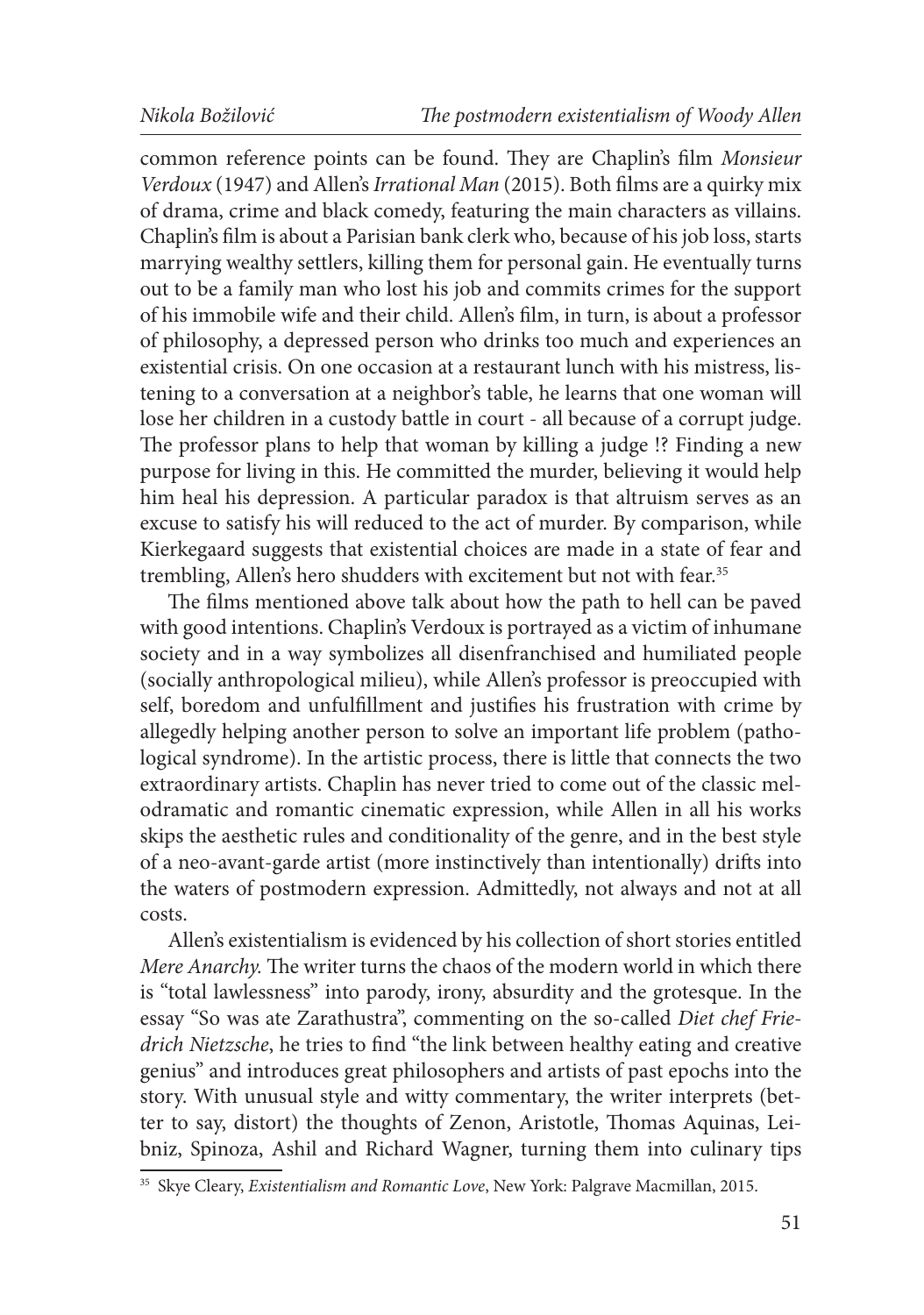for maintaining the ideal weight. Particularly striking is his interpretation of Descartes, who, separating the body from the mind, allowed the body to grow while the mind was thinking: Who cares, it's not me. Finally, Allen points out by asking one pragmatic and existential question: "If life doesn't make sense, what to do with soup?"36

Woody Allen's work is particularly layered in the field of film art, in which all the power of his imagination and aesthetic expression comes to light. His films testify to the growing maturity of American film comedy, much of which deals with parodying other traditional film genres. As an "extremely intelligent creator", Allen went from a phase of social satire to reaching the stage when commenting on social phenomena, as in the films Annie Hall (1977), Manhattan (1979) and Zelig (1983). To this series should be added works containing elements of postmodern intertextuality and citation, among which are certainly *A Midsummer Night's Sex Comedy* (1982) and *Broadway by Danny Rose* (1984). Some critics consider *Broadway Danny Rose's* to be merely a recapitulation and inversion of Coppola's *Godfather* (1972).<sup>37</sup> Many film critics consider the best and most commercially available *Hanah and Her Sisters* (1986) among all Allen films. It is one of the author's most subtle comedies about a middle-class American family. Here, on the one hand, different views on family, male-female relationships, love, death, God and the afterlife are reflected, and on the other, essential themes of Judaism, Christianity and Buddhism are presented. Unlike Judaism, the religion to which the protagonist belongs by birth, the other two religions offer the possibility of an afterlife, which is only partially comforting to one who directly faces death. The paradoxical concept of the absurd was used in that film. It essentially stems from a postmodern imagination in which feelings of the joy of living and nausea produced by life are mixed. Finally, a classic existentialist "diagnosis" is made: if death is the ultimate outcome of all beings, as the Bible preaches, then any action in life is meaningless and irrelevant.<sup>38</sup> The thought expressed is almost identical to the one sentiment of Leo Tolstoy that the director puts on the screen as the motto of this movie: "The only absolute knowledge that one can reach is that life is meaningless." It is interesting that Allen, as the author of numerous comedies, based on serious dramatic elements, uses the full range of means offered by the film as an artistic medium, while aesthetically justifying some postmodern "decorations" (lucid and imaginative dialogues, humorous criticism and subversive elements of radical shock).

<sup>36</sup> Vudi Alen, *Puko bezvlašće*, Novi Sad: Solaris, 2007

<sup>37</sup> Dejvid Kuk, *Istorija filma II (Movie History II)*, Beograd: Clio, 2007. 113.

<sup>38</sup> Johanna Petsche, Religion, God and the Meaninglessness of it all in Woody Allen's Thought and Films, *Eternal Sunshine of the Academic Mind: Essays on Religion and Film*, 2009. 26.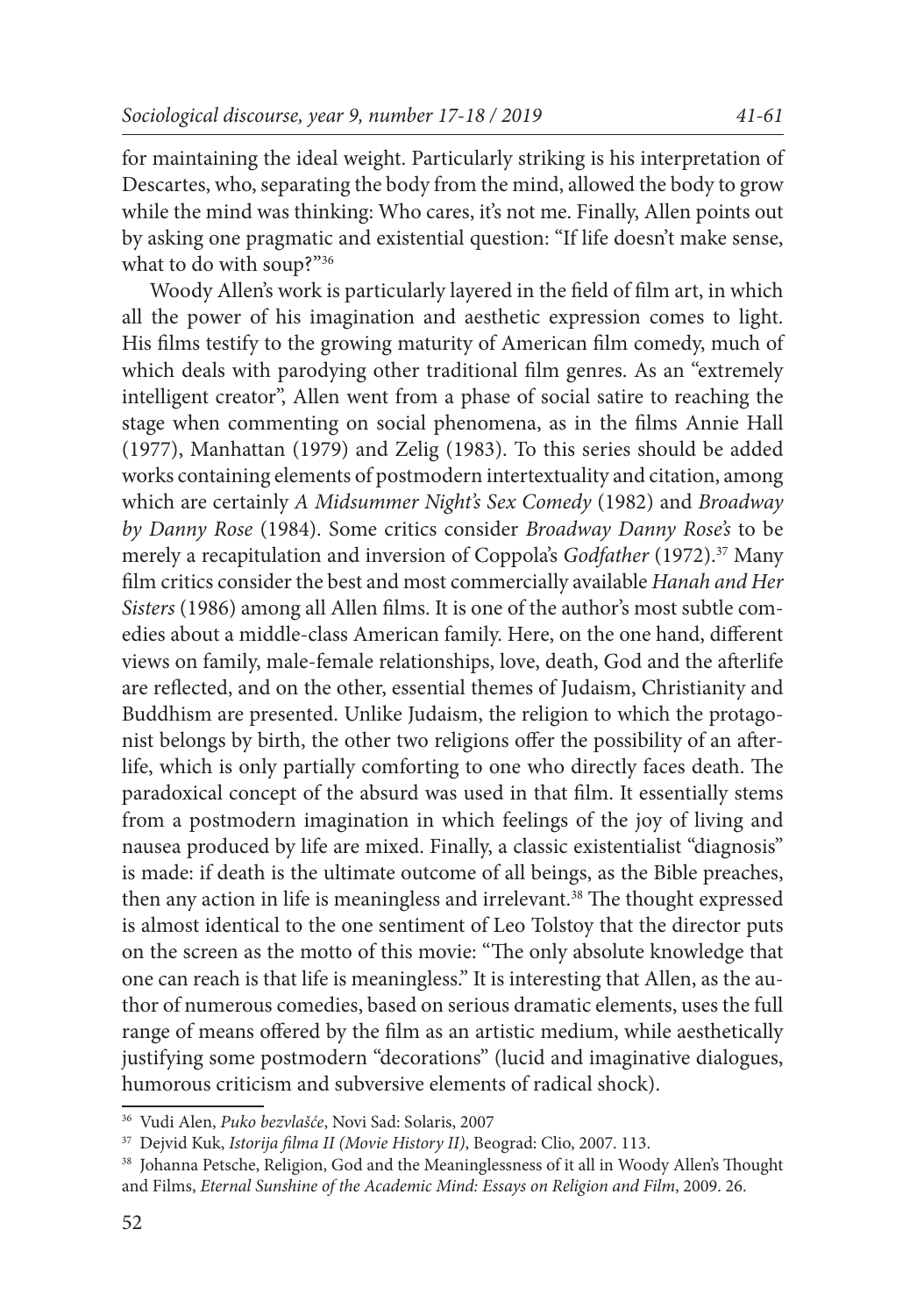In some ways, Woody Allen translates her views on life into movie scripts and attributes them to the main characters he's acting himself.<sup>39</sup> He clearly expresses these views in interviews, such as the one from July 2012, published in *The Talks* Web Magazine. The point of the interview is the sentiment that relates to the life of *The Whole Thing is Tragic*, and it is for the right reason the title of the entire interview. Specifically, Allen declares that he has a very dark, pessimistic view of life from early childhood, and that a person can only be happy if he is deceiving himself. The point is that there are good times in life, but the whole thing is essentially tragic. He likens this situation to Bergman's film *The Seventh Seal* (1957), in which there is an idyllic sequence of eating wild strawberries, which is only a moment until he returns to the harsh reality. According to the author of movies that often bring a smile to your face, there are rare moments of happiness in life, and that cannot be controlled. He who is out of luck must be prepared for some degree of suffering.<sup>40</sup> The end of the interview is followed by a statement from Woody in the style of a good Alanford's note: "If you are not lucky, there is no chance to be happy."<sup>41</sup>

And in relation to death, this artist is tragicomic. His existentialist stance on the subject may be related to Heidegger's. Recall that the famous philosopher speaks of death as a constantly occurring "case". Death is therefore indefinite. Something about which the statement "dies" circulates. It can be anyone else, but not Me.42 So, it's actually Nobody and Allen can partly agree on that as something comforting. Only one cannot accept the fact that "I am dying". As a man, he simply does not accept the fatal fact of his own death, and no matter how ridiculous it may seem, he is quite serious in that statement. Characteristic in this sense is the sentence he puts into the mouth of the main character in *Whatever Works* (2009), which refers to death as a real phenomenon: *It's unacceptable*. Or when in the cult film *Bananas* (1971), in a scene where freedom is talked about, he dies, to the remark of the revolutionaries that the main character Melisch has the opportunity to die for freedom, he replies: "Freedom is beautiful. On the other hand, if you are dead, it is a hindrance to your sex life "(sic).

<sup>&</sup>lt;sup>39</sup> "Allen's tiny, incongruous and hunched appearance, like the parodies and grotesques enriched by the art world, as well as the character of an eternally insecure intellectual in constant dilemmas, fears and dreams, hidden behind thick-rimmed goggles and the neurotic, pale face of a man with a penetrating gaze, will remain the trademarks of such an authentic figure in the world of film, humor and art in general" (Dragan Uzelac, Film Classics: Woody Allen, 2019).

<sup>&</sup>lt;sup>40</sup> An exhilarating example of a film that represents the attitude towards happiness as a deciding factor in everything that constitutes human life is Allen's psychological thriller *Match Point* (2005).

<sup>41</sup> *The Talks*, july, 2012.

<sup>42</sup> Martin Hajdeger, op. cit., 299.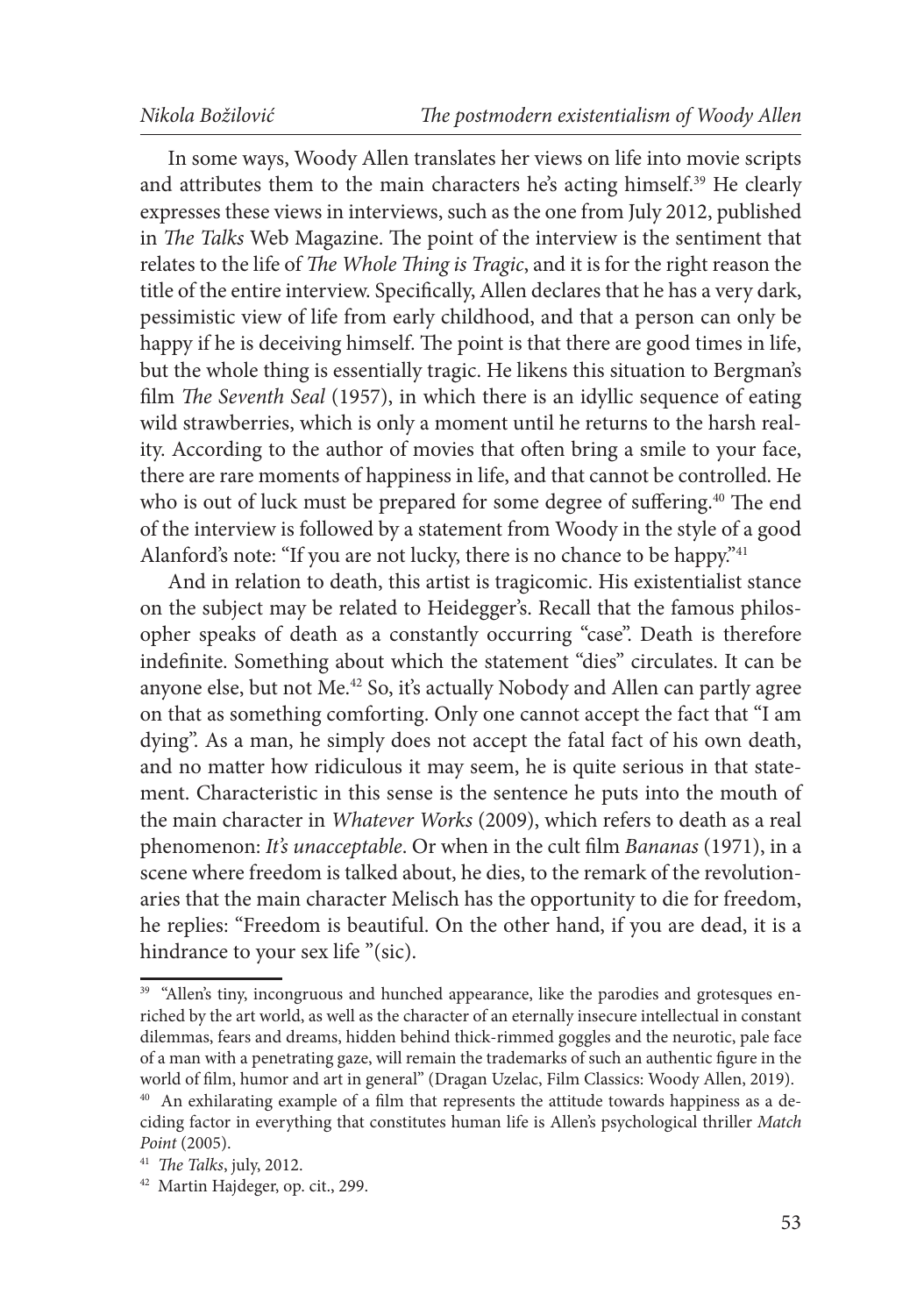Allen's existentialism can be found in almost every film in which his characters (that is, himself) experience various traumas, survive fears and anxieties, fall into states of panic and despair, face illness and death. He shows feelings of guilt, suffering, anxiety, abandonment, loss, emptiness, nausea and nothingness in his films. In a word, the meaninglessness of life as a basic existentialist category. As an actor, he experiences some of these neurotic states in many of the films he directed and for which he wrote the screenplays. This is the case when, on a psychic basis (as a writer) he loses his inspiration for books and becomes "blurred" (*Deconstructing Harry,* 1997) or when, as a director, experiences psychosomatic blindness due to stress (*Hollwood Ending*, 2002). At the beginning of this film, he utters a dramatic sentence: "I've been thinking about death, darkness and the abyss all day," a thought worthy of philosophers like Kierkegaard, Jaspers, or Heidegger. This comedy by which the author alludes to the banality of Hollywood production ends with a happy end. Then, after a great deal of turmoil, the movie hero sits in the car and in the arms of his beloved woman heads to the airport, and to ask her anxiously, as a self-destructive hypochondriac: "Have you forgotten your nausea remedy?" The End. A neurotic and panicked man needs a doctor, so it's no wonder that many of the men in Woody's films often go to psychotherapy sessions or are married to psychiatrists (*To Rome with Love,* 2012).

In the aforementioned, as well as in other Allen films, we notice reflections on the life of a modern man, who is full of uncertainty, anxiety, and even the most tragic feelings. In them, we recognize Woody Allen - an existentialist who tries to get out of all sorts of trouble, even though he knows in advance that everything will be the same in the end - tragic. Feelings like depression, hopelessness, the artist's creative blockade, love woes and the famous "illness to death" as something most difficult do not leave him even when he gives the viewer some hope that everything will be fine after all. In any case, there are serious philosophies in this author's films - whether in dilemmas, questions or answers. Although he does not miss the opportunity to make fun of it all, he is a keen critic of life, society, politics, religion, and the arts. Apart from this socially existential dimension, there are many elements of postmodern expression in Woody Allen's artistic process. In a time called "postmodern", it is certain that Allen fulfills the essential principles of the so-called "postmodernist" retrograde aesthetics - the aesthetics of "recognizing", retrieving and quoting, decomposing, and ironically reversing meaning.<sup>43</sup>

Woody Allen is postmodern in a way that does not allow you to mold it into rigid genre divisions. Postmodern expression in him erupts intuitively,

<sup>43</sup> Milena Dragićević Šešić, *Umetnost i alternativa (Art and Alternative)*, Beograd: FDU, Clio, 2012. 170–171.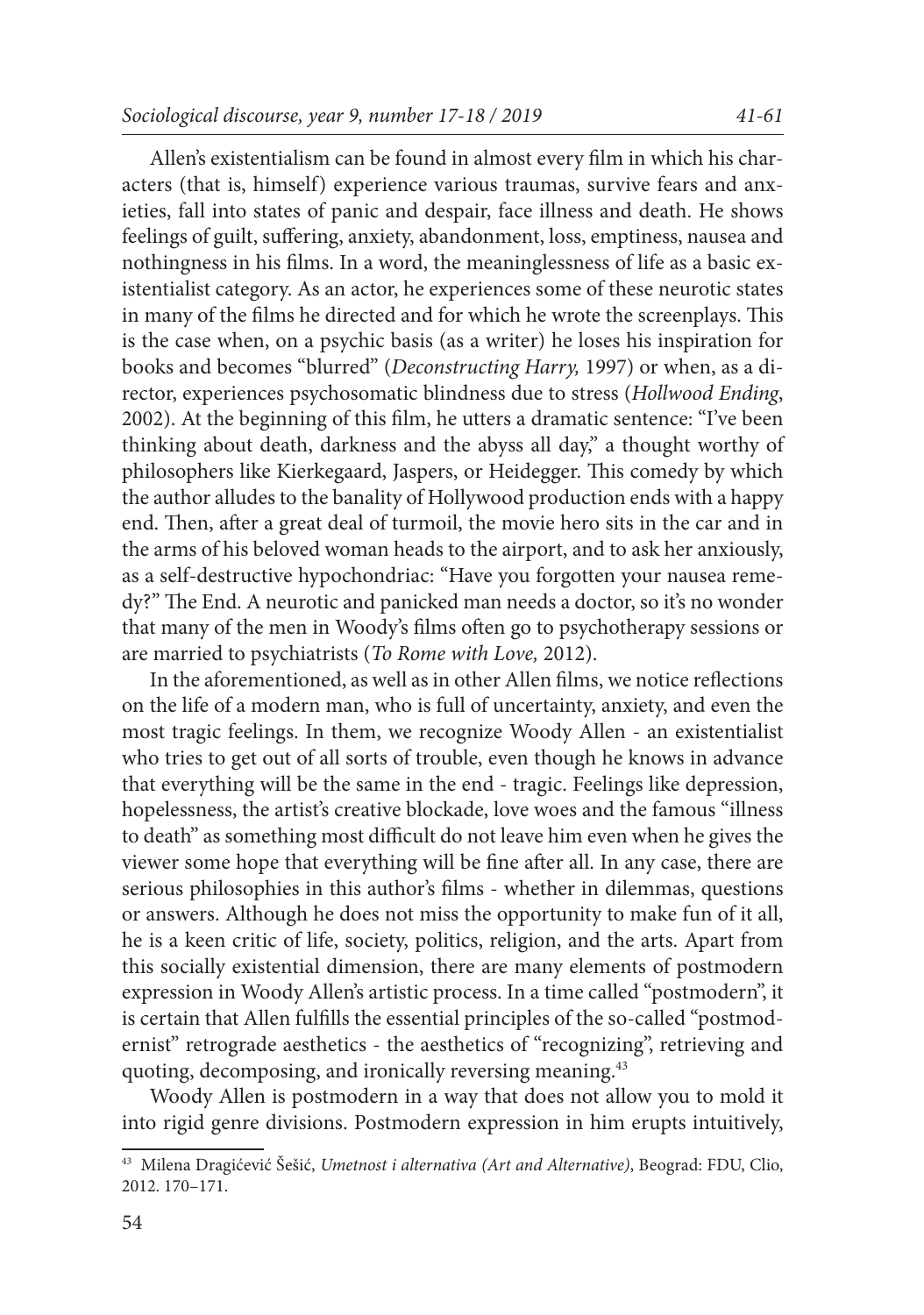not intentionally. Each of his films is a product of the author's imagination, individuality, creative specialty. As a creative in which the spirit of anarchy and fantasy prevails, he does not abide by the clichés and lucrative rules of the film industry. His films are authorial in the true sense of the word, and there is no talk of some kind of "author death" which implies that creativity is a neutral space in which the subject disappears. In Allen's case, the opposite is true - and even when he is physically absent on the cinema screen, *the artist is present* (let's use the concept artist Marina Abramovic's syntagm). Knowing that the death of an author is one of the characteristics of postmodern art (film) does not mean that there are no other postmodern elements in Woody Allen's works that bring him closer to the new sensibilities of our time. It is about intertextual citation, mixing genre conventions, rejecting meta-narratives, relativizing moral boundaries and, above all, self-reflexivity. The *film's self-reflexivity*, which has existed since the very beginnings of cinema, is a feature of an artistic text that does not imitate reality in it, but that it represents a reflection of itself as fiction, or suggests that it consists of other texts.<sup>44</sup> Perhaps none of the celebrated postmodern directors made better<sup>45</sup>, more spontaneous and aesthetically more effective use of this "method" of artistic expression than Woody Allen. There is an anthology sequence in the movie Annie Hall that has not escaped the attention of any filmmaker, film critic or analyst. The narrative of the entire film is a view of the past, interrupted by conversations with the camera, that is, direct comments by the main character Alvy Singer addressed to the viewers. Alvy, interpreted by Woody Allen, stands in line with Annie's girlfriend at the box office, while someone behind them loudly interprets the theory of the controversial and at the time very popular communicology Marshal McLuhan. Disagreeing with that interpretation, Alvy comes directly to the camera and addresses the audience. This clearly breaks the film's fictionality, which becomes even more apparent when the film's hero loses his patience and introduces a real McLuhan who will confirm that he is right. There are incredibly compelling monologues and audience-oriented speeches in this film, which are thus introduced directly into the story. Ana Halas points out that this film is an unconventional romantic comedy in which the director uses a series of stunning visual effects, including the split-screen in which the characters are dealing with each other. There are also autobiographical flashbacks, subtitles that reveal what the characters really meant, and other weird postmodern expressions not captured by the classic movie aesthetic.46

<sup>44</sup> Ljubomir Maširević, op. cit., 191.

<sup>45</sup> The most prominent postmodern film directors are Martin Scorsese, David Lynch, Jim Jarmusch, Ridley Scott, Tim Burton, and Quentin Tarantino. In the realm of a film comedy that uses elements of postmodern expression, Woody Allen is undeniable.

<sup>46</sup> Ana Halas, *Vudi Alen*, 2017.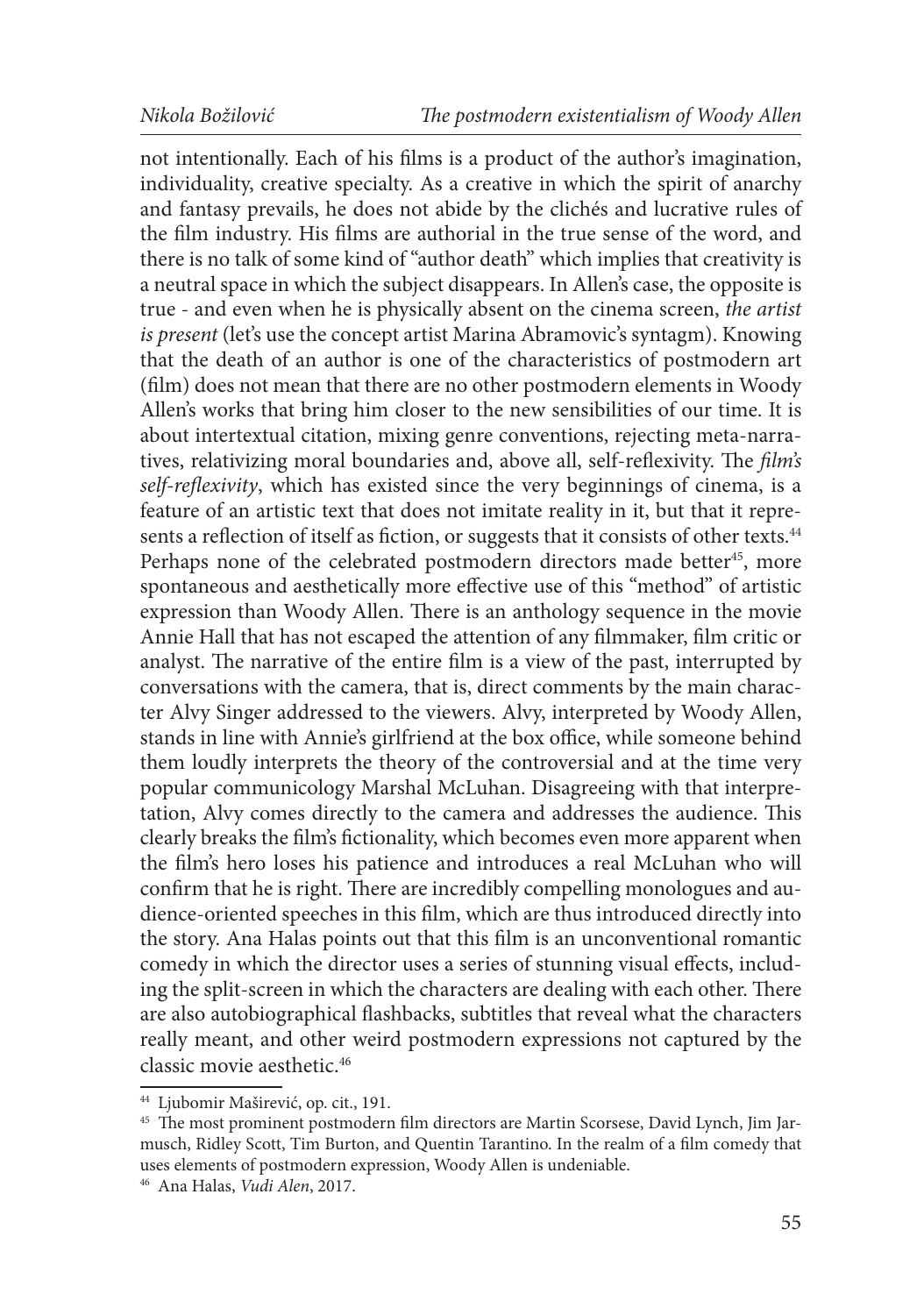The postmodernist procedure can be identified with the union of other films in which similar situations occur. Nevena Daković cites a characteristic example of an Alan film in which there are many elements of self-reflexivity. Namely, considering the issues of film melodrama, she talks about the so-called. *women's film* and women as target audiences (those in the middle class, housewives, secretaries, etc.) who find their moments of happiness in daydreaming about transferring events from the canvas to real life. The archetypal fulfillment of such desires is given in the movie *The Purple Rose of Cairo* (1985) when the idol from the movie screen goes into the life of a crying woman from the audience. Such an act is the unbelievability of melodramatic events masked by the convention of the movie illusion.<sup>47</sup> When it comes to Woody Allen films, situations like a dialogue between actors on screen and people in the audience are not uncommon, and seventh art is ideal for the realization and aesthetic transposition of such ideas.

Postmodern films are full of *citation-intertextual* expressions. Such films imply that the viewer is "equipped" with a solid background, and especially count on his good knowledge of cinema, popular culture and, in general, art history. It is well known that the works of masters of the postmodern film have, in addition to film texts, also emerged from citations of other types of texts, such as literature, religious writings, historical literature, and art. Born in New York, Woody Allen visited the cinemas and was a true filmophile from an early age, so it is no wonder that in the films he directs there are many quotes, allusions, parodies, pastiches, and devotions full of fascination with the world of film and art in general. *Midnight in Paris* (2011) is a paradigmatic example of a work in which there are frames with intertextual ways of expression and quotations from different cultures of past epochs. In particular, another important feature of postmodern saying is *nonlinearity*. This method implies that subjects lose a sense of temporal continuity due to loss of temporality. The narrative structure involves extensive use of flashbacks, thus allowing the objective perspective of seeing an event to slip toward the subjective experience of the film's hero.<sup>48</sup> The Paris Midnight comedy is full of daydreaming, romance, and melancholy. It is also a film of nostalgia, human warmth, and regrets for some better, more meaningful and creative times. All these attributes are internalized by being placed in the personality of the protagonist (writer Gil Pender), who comes to Paris with a fiancé to complete the novel that began. The filmmaker's imagination allows him a surreal adventure in which Gil goes back to the "golden age" of the 1920s and hangs out with

<sup>47</sup> Nevena Daković, *Melodrama nije žanr*, Novi Sad, Beograd: Prometej, Jugoslovenska kinoteka, 1994. 76.

<sup>48</sup> Ljubomir Maširević, op. cit., 187–188.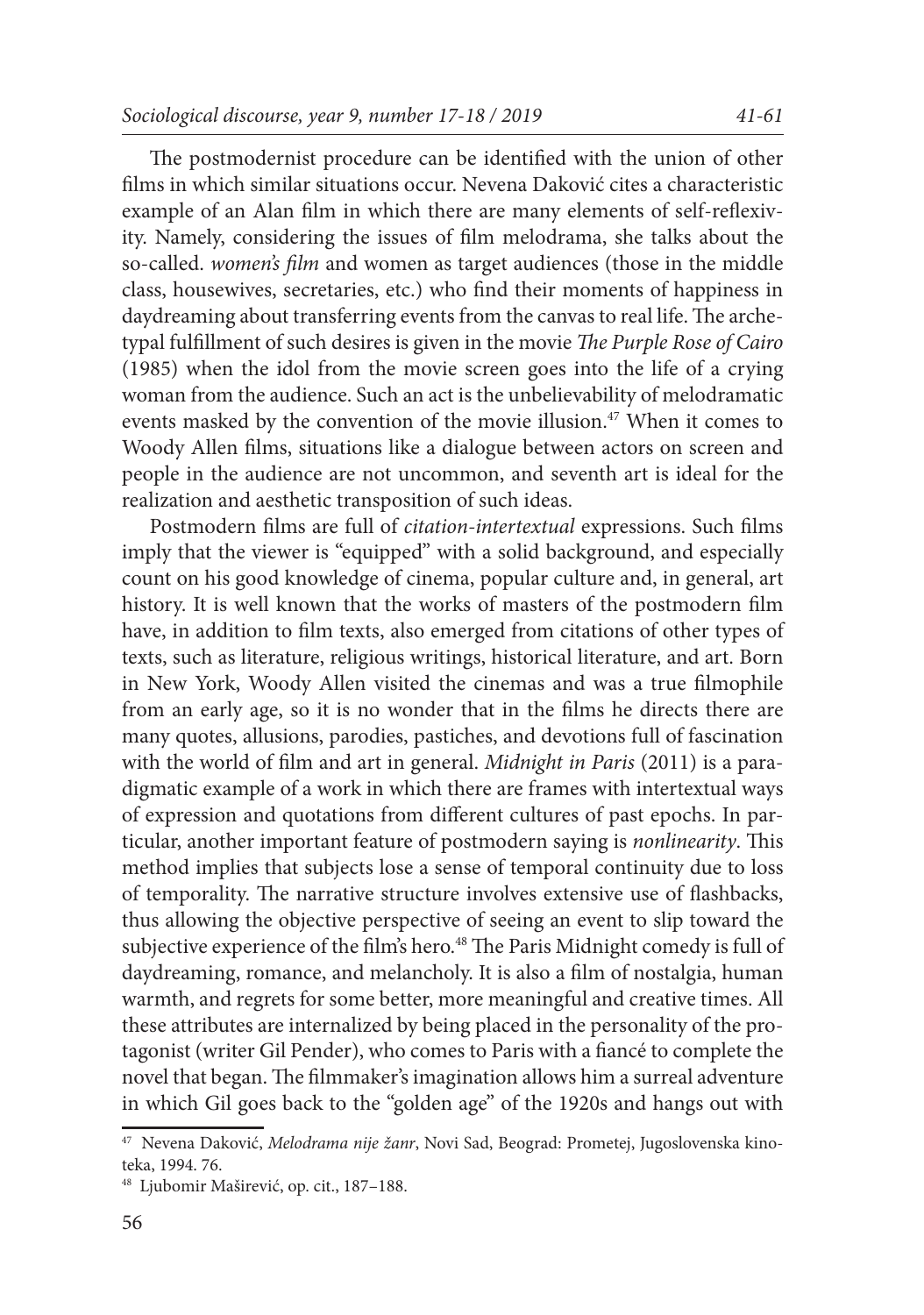the most prominent artists of the time - Fitzgerald, Zelda and Scott, Picasso, Dali, Hemingway, Gertrude Stein, and Bunuel. Walking back through time, he continues with his new partner Adrian, who, like him, longs for the past. They return to "Belle Époque", a period considered by the girlfriend to be the golden age of Paris. In Moulin Rose, they meet the painters of Toulouse-Lautrec, Gauguin, and Degas, for which the most beautiful was the last period of the Renaissance! On the basis of experience, it becomes clear to Gil that all people have their "golden ages" and that it is not, as a rule, in the present but in the past. In this nostalgia film, the process of "skipping" time and space in free-running through time was used. Time and space are not given and objective, but they are left to the freedom of man's choice.49 Historical facts are erased and left to our subjective judgment - facts serve us to play with, combine them at our discretion, assemble and disassemble them like playing children with puzzle elements.

Woody Allen's many comedies contain elements of parody, and one of them, *Love and Death* (1975) is a typical example of film parody as an essential element of postmodern expression. The film parodies classic works of Russian literature, most notably Tolstoy's War and Peace and F. M. Dostoyevsky's most famous novels - The Karamazov Brothers, The Idiot, and the Crime and Punishment. It is a comedy full of allusions, quotations, and references to classics of literature and European cinema, especially Bergman and his Seventh Seal. Particularly striking is the scene of the battle followed by the music of Sergei Prokofiev from Eisenstein's Alexander Nevsky (1938). Some of the more important topics of life, such as love, death, crime, and punishment, are marketed through a myriad of humorous reviews dominated by fantasy, insight, and absurdity.

When it comes to other postmodern tendencies, such as the one that blurs the line between the artistic and the popular (film, pop art, video art, video, etc.), Woody Allen is unsurpassed here as well, with his overall film oeuvre showing the best how aesthetics in popular culture can be made more entertaining, and fun raised to a more "cultural" level.<sup>50</sup> His films, in general, follow a postmodern principle that addresses the weakening of moral boundaries and the relativization of opposing ethical principles that relate to the struggle between good and evil. The erosion of the moral codes that were in force in the Enlightenment and modern times has led to the fact that what

<sup>&</sup>lt;sup>49</sup> Otherwise, since its inception, and unlike other arts, far before the postmodern boom, the film has had the potential to make simultaneous events seem like succession and simultaneous ones. The space on the film loses its static character and becomes somehow mobile. Just as space dynamizes and acquires temporal coefficients, so do temporal relations acquire spatial characteristics (See: Arnold Hauser, op. Cit., 153).

<sup>50</sup> Nikola Božilović, *Ogledi o popularnom*, Niš: Filozofski fakultet u Nišu, 2016. 42.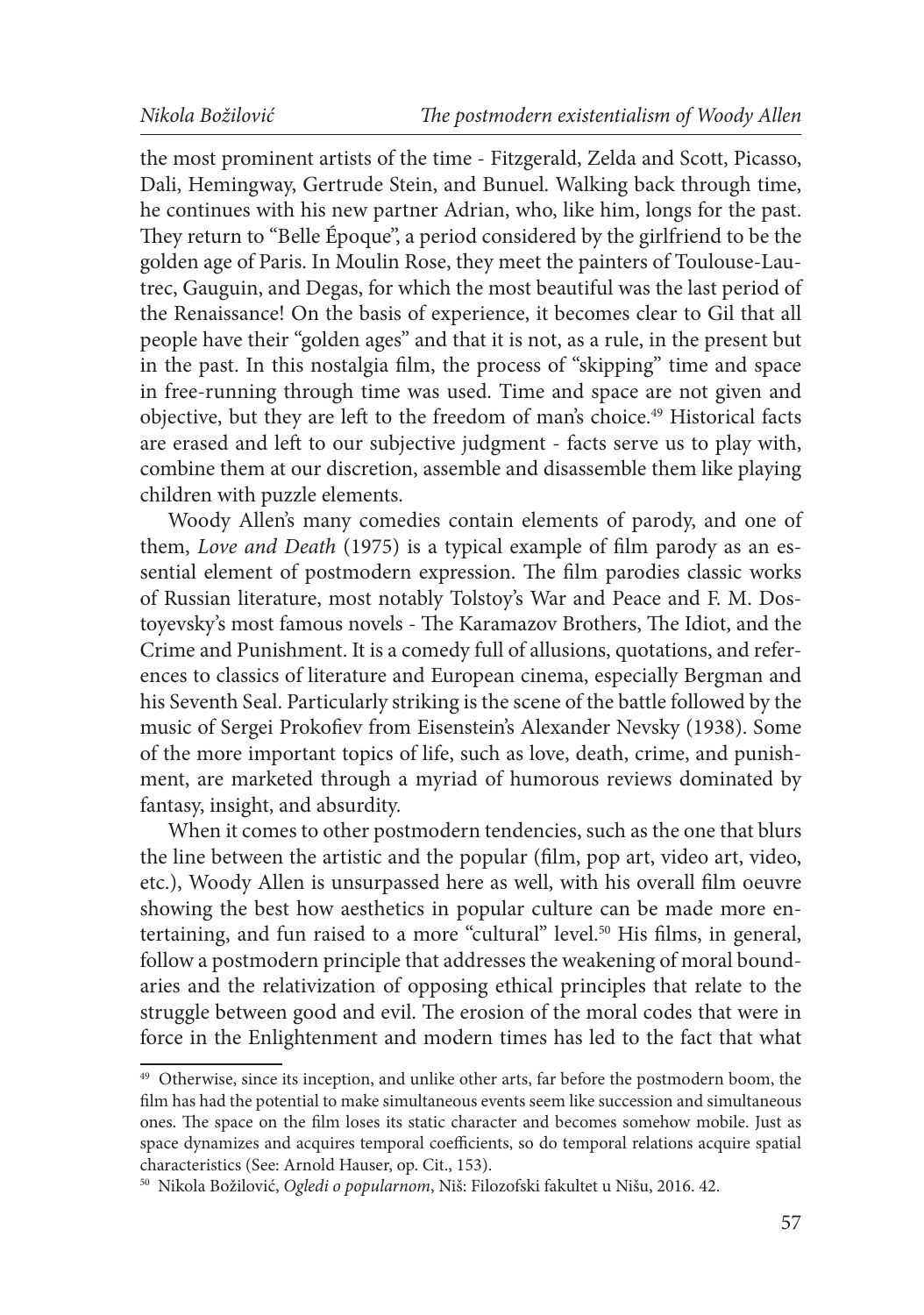was once unacceptable in life, even on film, today seems quite normal and normal. To Allen, this is quite clear, and he spontaneously and unobtrusively communicates his views to the audience. Leaving the viewer in a state of bliss and curiosity, he is able to comically speak of things that are very serious, fateful and tragic, all thanks to the vast array of postmodern artistic means at his disposal, such as allusion, satire, farce, grotesque, sarcasm, and cynicism. Finally, based on the style that this director uses, which consists of special elegance, shock, and sophisticated humor, it can be said that his aesthetics have many attributes attributed to the chem. That aesthetic is similar to that developed by David Lynch, who shows a penchant for the bizarre, the highly visual aesthetic (Woody's unforgettable urban landscapes of New York, Paris

or Rome, cf. NB) and parapsychological themes, with a return to the fashions and fashion styles of the 1950s ( jazz music, appearance). This kind of directing is in perfect harmony with the Kemp postulates.51 In a way, she brings together unique and quite distinctive filmmakers such as Allen and Lynch.

Finally, it should be noted that the musical background of Allen's films is an integral part of the overall atmosphere he wants to achieve. Music, primarily jazz, in coordination with the painting, builds an environment in which the characters constitute relationships. Without such a musical background, Woody Allen's films would not have the distinctive romance, brilliance and irresistibility that make viewers fascinated. The soundtrack is simply an extra stamp in this director's author's manuscript. The character of the characters and their complex interrelationships would be difficult to understand and experience without the sound of jazz in the background, whether it be Benny Goodman, Glen Miller, Duke Ellington or Cole Porter. In short, music does not serve this director, as in a silent film, to fill "sound holes",<sup>52</sup> but to contribute to the building of the atmosphere in cooperation with the image. As a result, the sound material in Woody Allen's films ceases to be an illustration of the image and becomes a movie. The musical background of Allen's films has a retro style, something of a postmodern, and above all, a sense of nostalgia for the 1940s and 1950s, in which jazz represented the symbolic or cultural identification of American society. If all that is done is the masterfully used editing procedures, which imply the simultaneity of time and space, respect for the associative logic of the construction of the work, the introduction of Jean Baudrillard simulacrum and the production of nostalgia-fueled imagery - we get a postmodern film opus par excellence. But again, not the typical but created in a unique - authorial way.

<sup>51</sup> Milena Dragićević Šešić, op. cit., 178.

<sup>52</sup> Vartkes Baronijan, *Muzika kao primenjena umetnost (Music as an applied art)*, Beograd: Univerzitet umetnosti u Beogradu, 1981. 100.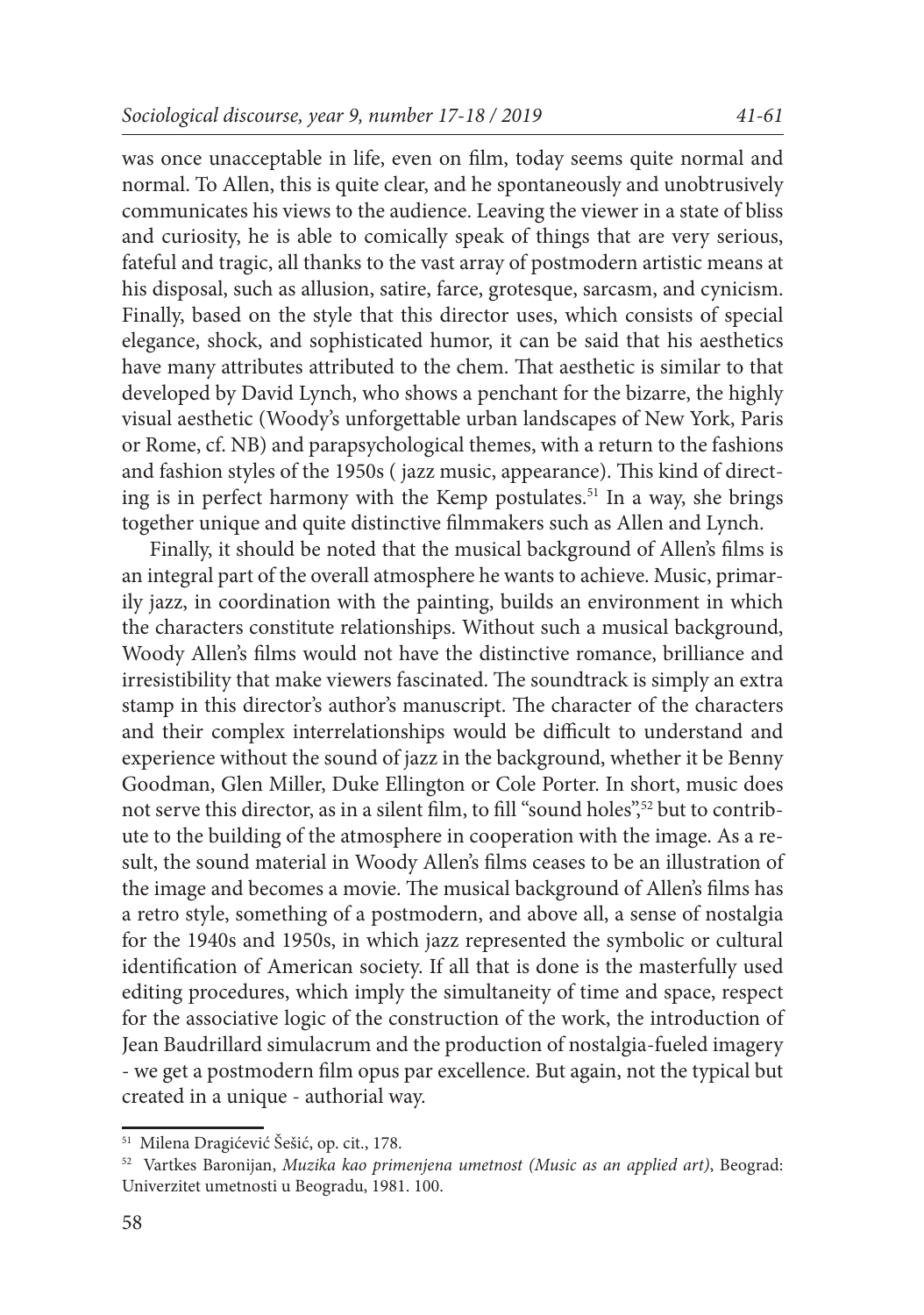#### **Conclusion**

There are many reasons to call Wood Allen an existentialist because he placed personal and intimate feelings (absurdity, anxiety, neurosis, anxiety, alienation, nothingness, fear of death) in the characters of his film heroes, showing that autobiographical elements can have a successful aesthetic transposition. In many ways, Allen has much in common with prominent philosophers of existentialism. For example, Sartre directed his thought toward the individual and his pursuit of total freedom, and Allen is similar in that he criticizes society in his works, giving himself the freedom to behave freely and non-conformity in real life - he is openly promiscuous, loving with barbs and derides the conventional code of ethics. At the same time, he does not hesitate to look with irony on religion, religions and gods, ridicule intellectuals, artists and politicians from authority. In aesthetically shaping his works, above all cinematic ones, he made the best use of all the benefits of expression that the seventh art possesses. In all his films, he skillfully combined the postmodern elements of parody, irony, satire, absurdity, non-linear narrative and other expressive means.

A postmodern movie that excels at mixing genre conventions has many top directors. For Allen, comedy is the starting point from which he embarks on a free walkthrough all genres of film. This jazz lover, a fan of the absurd comedies of Bob Hope and the Marx Brothers, as well as Monty Python's twists, is the only pessimist to end his films with a happy end! If we agree that there are different patterns of comedy in the popular arts (film, comic, television), then we can associate Chaplin's, Alan Ford's and Monty Python's wit with the unique humor of Woody Allen, imbued with elements of postmodern aesthetics.

### **Literature**

Alen, Vudi. *Puko bezvlašće*. Novi Sad: Solaris, 2007.

- Baronijan, Vartkes. *Muzika kao primenjena umetnost*. Beograd: Univerzitet umetnosti u Beogradu, 1981.
- Bauman, Zigmunt. *Fluidni život*. Novi Sad: Mediterran Publishing, 2009.

Božilović, Nikola. *Ogledi o popularnom*. Niš: Filozofski fakultet u Nišu, 2016.

- Cleary, Skye. *Existentialism and Romantic Love*. New York: Palgrave Macmillan, 2015.
- Daković, Nevena. *Melodramaniježanr: holivudska melodrama 1940-1960*. Novi Sad, Beograd: Prometej, Jugoslovenska kinoteka, 1994.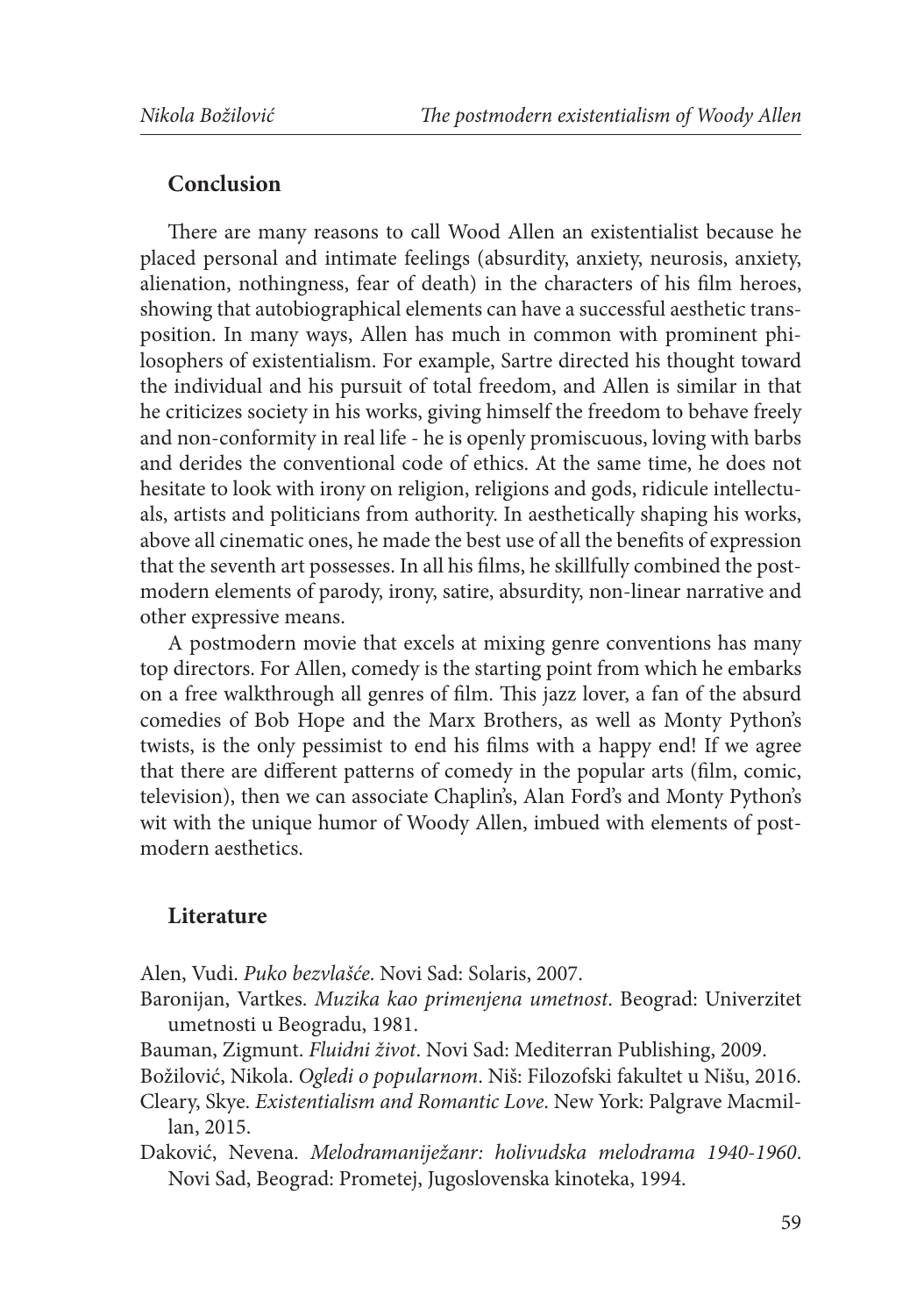- Damnjanović, Milan. (1970) Filozofija egzistencije, u: *Savremena filozofija*, ur. A. Stojković. Beograd: Rad, 1970, str. 183–205. Dragićević Šešić, Milena. *Umetnost i alternativa*. Beograd: FDU, Clio, 2012. Džejmson, Frederik. *Kraj umetnosti ili kraj istorije*. Beograd: Art Press, 2015. Gidens, Entoni. *Posledice modernosti*. Beograd: "Filip Višnjić", 1998. Hajdeger, Martin. *Bitak i vreme*. Beograd: Službeni glasnik, 2007. Halas, Ana. Vudi Alen. *EDI-03*, 06, 2017 [online] Dostupno na: http://edimagazine.me/vudi-alen/ [20. 11. 2019]
- Harvey, David. *The Condition of Postmodernity: An Enquiry into the Origins of Cultural Change*. Oxford: Basil Blackwell, 1989.
- Hauser, Arnold. *Sociologija umjetnosti 2*. Zagreb: Školska knjiga, 1986.

Ingle, Zachary T. "A full meal with a vitamin pill and extra wheatgerm": Woody Allen, Dostoevsky, and Existential Morality, in: K. S. Szlezák et al. (eds.), *Referentiality and the Films of Woody Allen*, 2015. 119–136.

Kierkegaard, Søren. *Bolest na smrt*. Beograd: Posebno izdanje časopisa "Ideje", 1974.

- Kjerkegor, Seren. *Pojam strepnje*. Beograd: Srpska književna zadruga, 1970.
- Kuk, Dejvid A. *Istorija filma II*. Beograd: Clio, 2007.
- Lyotard, Jean-Francois. *Postmoderno stanje: Izvještaj o znanju*. Zagreb: Ibis grafika, 2005.
- Maširević, Ljubomir. *Postmoderna teorija i film na primeru kinematografije Kventina Tarantina*. Beograd: Čigoja štampa, Institut za sociološka istraživanja Filozofskog fakulteta u Beogradu, 2011.
- Moren, Edgar. *Film ili čovek iz mašte*. Beograd: Institut za film, 1967.
- Petrić, Vladimir. *Razvoj filmskih vrsta: kako se razvijao film*. Beograd: Umetnička akademija u Beogradu, 1970.

Petsche, Johanna. Religion, God and the Meaninglessness of it all in Woody Allen's Thought and Films. *Eternal Sunshine of the Academic Mind: Essays on Religion and Film*, 2009 [online] Dostupno na: https://openjournals. library.sydney.edu.au/index.php/SSR/article/view/712/704 [4. 12. 2019]

- Ranković, Milan. *Opšta sociologija umetnosti*. Beograd: Zavod za udžbenike i nastavna sredstva, 1996.
- Ranković, Milan. *KnjiževnostvaralaštvoDostojevskog*. Beograd. Vedes, 2001.
- Robinson, Dejvid. *Velikani smeha: istorija filmske komedije*. Beograd: Institut za film, 1975.
- Sartr, Žan-Pol. *Biće i ništavilo I*. Beograd: Nolit, 1981.
- Sartre, Jean-Paul. *Egzistencijalizam je humanizam*. Sarajevo: "Veselin Masleša", 1964.
- Storey, John. *Cultural Theory and Popular Culture: An Introduction*. Harlow: Pearson Education, 2012.